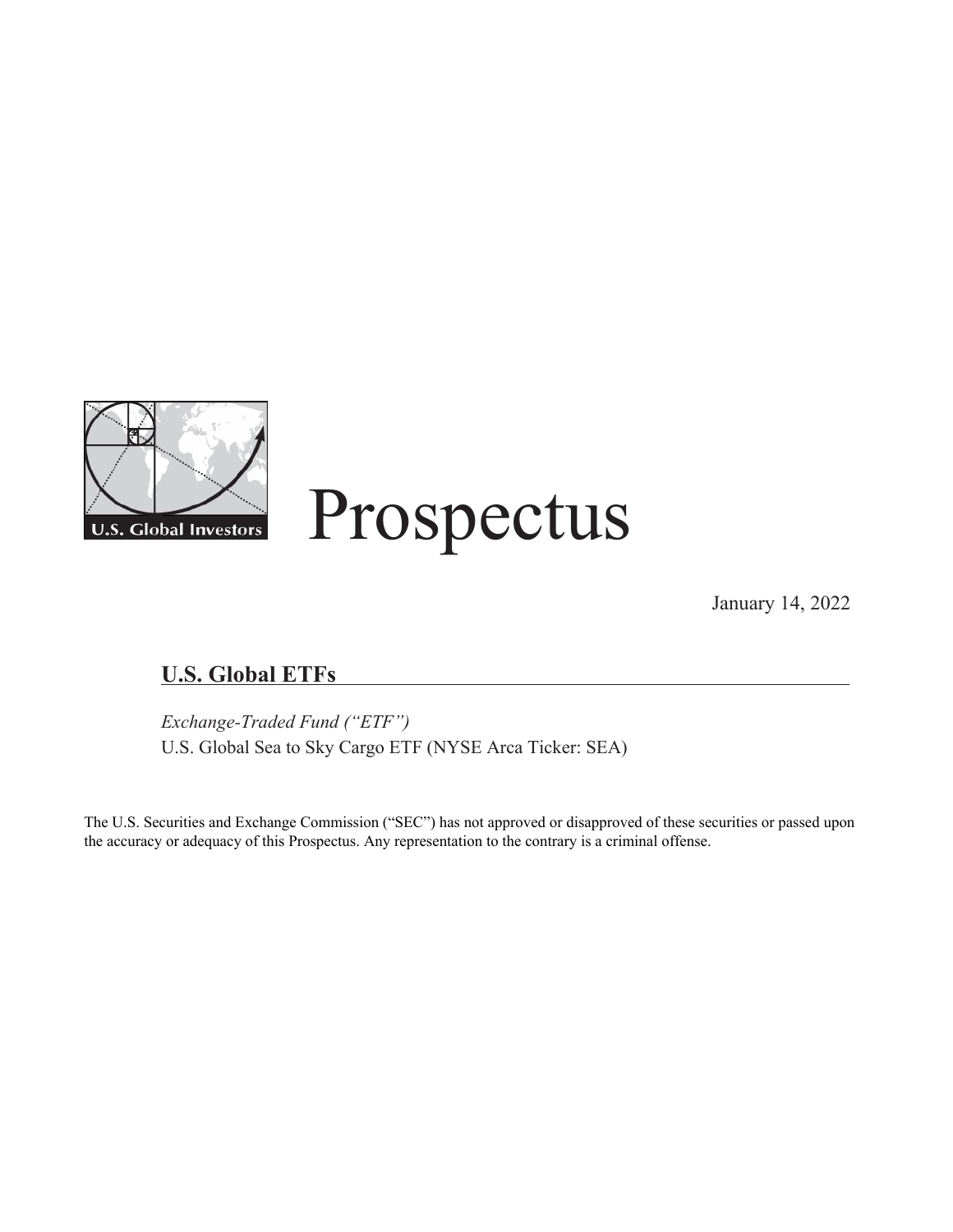## **U.S. Global Sea to Sky Cargo ETF**

## TABLE OF CONTENTS

| Foreign Investments by the Fund 2000 and 2000 and 2000 and 2000 and 2000 and 2000 and 2000 and 2000 and 2000 and 2000 and 2000 and 2000 and 2000 and 2000 and 2000 and 2000 and 2000 and 2000 and 2000 and 2000 and 2000 and 2 |  |
|--------------------------------------------------------------------------------------------------------------------------------------------------------------------------------------------------------------------------------|--|
|                                                                                                                                                                                                                                |  |
|                                                                                                                                                                                                                                |  |
|                                                                                                                                                                                                                                |  |
|                                                                                                                                                                                                                                |  |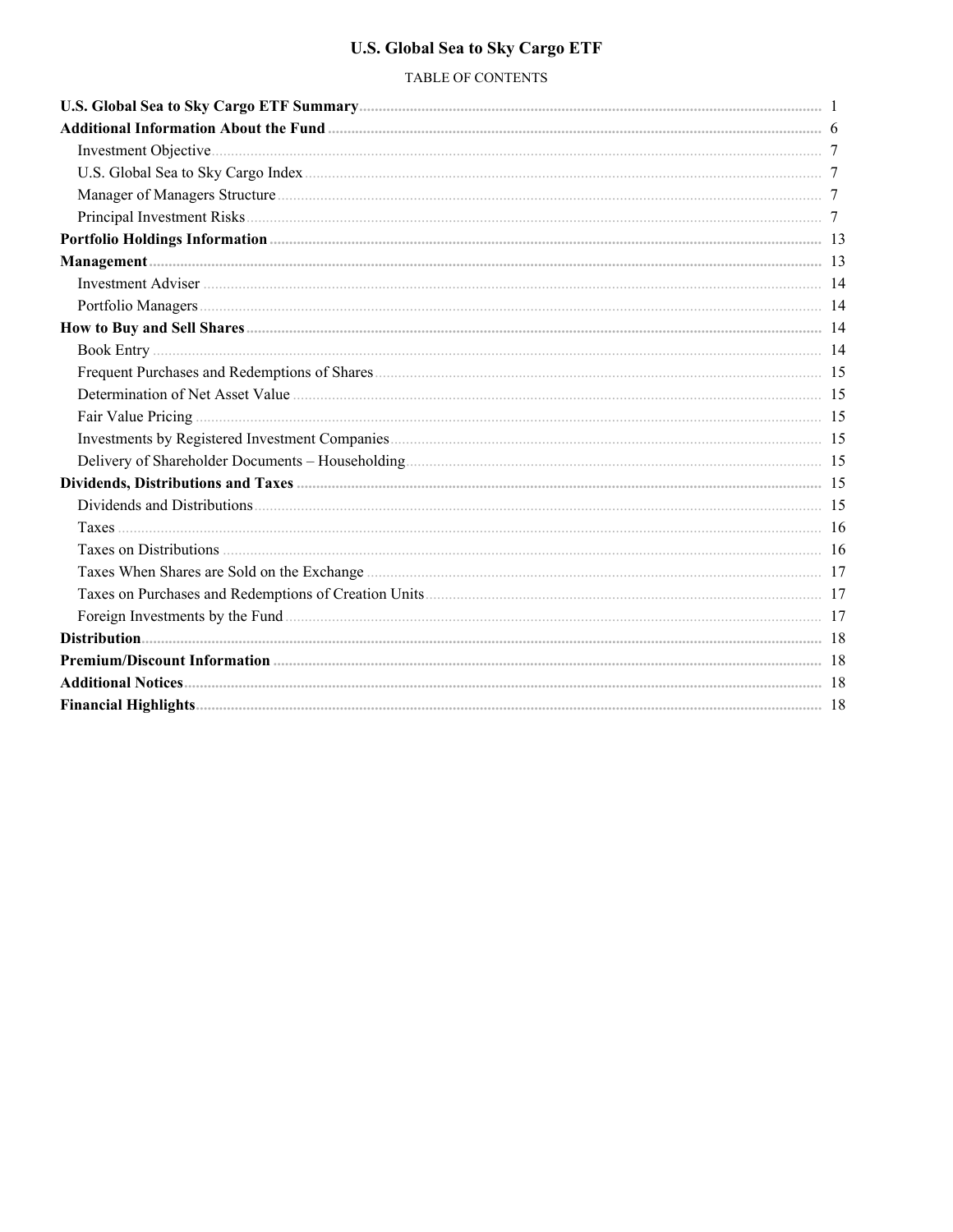#### <span id="page-2-0"></span>**Investment Objective**

The U.S. Global Sea to Sky Cargo ETF (the "Fund") seeks to track the performance, before fees and expenses, of the U.S. Global Sea to Sky Cargo Index (the "Index").

#### **Fees and Expenses of the Fund**

The following table describes the fees and expenses you may pay if you buy, hold, and sell shares of the Fund ("Shares"). **You may pay other fees, such as brokerage commissions and other fees to financial intermediaries, which are not reflected in the table and Example below.**

| <b>Annual Fund Operating Expenses</b><br>(expenses that you pay each year as a percentage of the value of your investment) |            |
|----------------------------------------------------------------------------------------------------------------------------|------------|
| <b>Management Fees</b>                                                                                                     | $0.60\%$   |
| Distribution and/or Service (12b-1) Fees                                                                                   | $0.00\%$   |
| Other $Express1$                                                                                                           | 1.30%      |
| <b>Total Annual Fund Operating Expenses</b>                                                                                | 1.90%      |
| Less: Fee Waiver and/or Expense Reimbursement                                                                              | $(1.30)\%$ |
| Total Annual Fund Operating Expenses After Fee Waiver and/or Expense Reimbursement <sup>2</sup>                            | $0.60\%$   |

(1) Estimated for the current fiscal year.

<sup>(2)</sup> Pursuant to a contractual operating expense limitation between U.S. Global Investors, Inc., the Fund's investment adviser (the "Adviser"), and the Fund, the Adviser has agreed to waive its management fees and/or reimburse Fund expenses to ensure that Total Annual Fund Operating Expenses (excluding interest charges on any borrowings, taxes, brokerage commissions and other expenses incurred in placing orders for the purchase and sale of securities and other investment instruments, acquired fund fees and expenses, accrued deferred tax liability, extraordinary expenses, and distribution fees and expenses paid by the Fund under any distribution plan adopted pursuant to Rule 12b-1 (collectively, "Excludable Expenses")) do not exceed 0.60% for the first \$100 million of the Fund's average daily net assets and 0.70% for net assets greater than \$100 million, through at least April 30, 2023, unless terminated sooner by, or with the consent of, the Trust's Board of Trustees (the "Board of Trustees" or the "Board"). To the extent the Fund incurs Excludable Expenses, Total Annual Fund Operating Expenses After Fee Waiver and/or Expense Reimbursement will exceed the applicable expense limitation. The Adviser may request recoupment of previously waived fees and paid expenses from the Fund for up to three years from the date such fees and expenses were waived or paid, if such reimbursement will not cause the Fund's total expense ratio to exceed the lesser of: (1) the expense limitation in place at the time of the waiver and/or expense payment; or (2) the expense limitation in place at the time of the recoupment.

#### **Expense Example**

This Example is intended to help you compare the cost of investing in the Fund with the cost of investing in other funds. The Example assumes that you invest \$10,000 in the Fund for the time periods indicated and then continue to hold or redeem all of your Shares at the end of those periods. The Example also assumes that your investment has a 5% return each year and that the Fund's operating expenses remain the same. The Example does not take into account brokerage commissions that you may pay on your purchases and sales of Shares. Although your actual costs may be higher or lower, based on these assumptions your costs would be:

| 1 Year | 3 Years |
|--------|---------|
| \$61   | \$470   |

#### **Portfolio Turnover**

The Fund pays transaction costs, such as commissions, when it buys and sells securities (or "turns over" its portfolio). A higher portfolio turnover rate may indicate higher transaction costs and may result in higher taxes when Shares are held in a taxable account. These costs, which are not reflected in annual fund operating expenses or in the Example, affect the Fund's performance. Because the Fund is newly organized, portfolio turnover information is not yet available.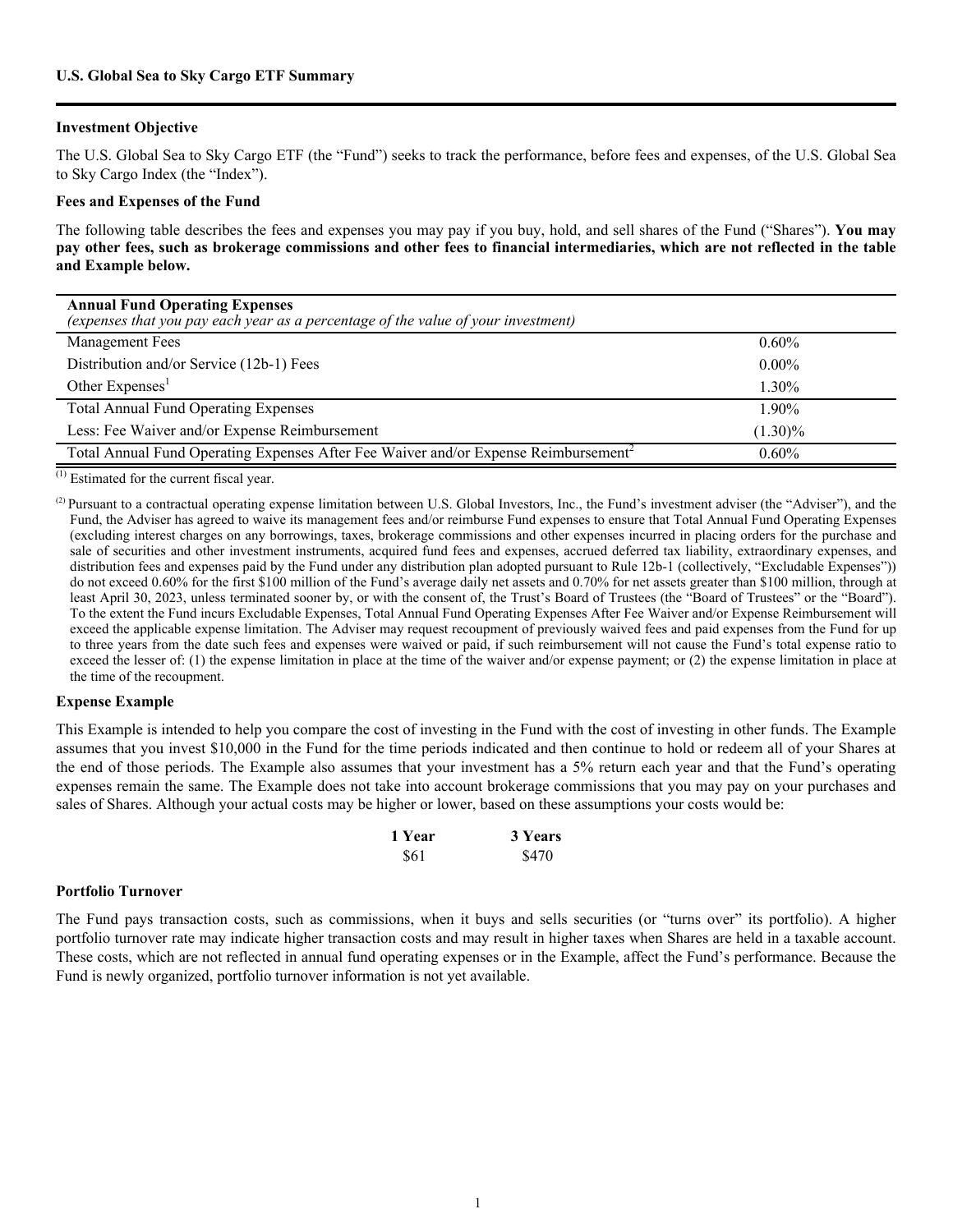#### **Principal Investment Strategy**

The Fund uses a "passive management" (or indexing) approach to track the performance, before fees and expenses, of the Index. The Index is composed of the exchange-listed common stock (or depositary receipts) of marine shipping, air freight and courier, and port and harbor operating companies of any size across the globe in developed or emerging markets.

#### *U.S. Global Sea to Sky Cargo Index*

The Index tracks the performance of marine shipping, air freight and courier, and port and harbor operating companies (collectively, "Cargo Companies").

At the time of each quarterly reconstitution and rebalance of the Index, 70% of the Index's weight is allocated to marine shipping and port/harbor companies and 30% of the Index's weight is allocated to air freight/courier companies. The universe of Cargo Companies is screened for investibility (*e.g.*, must be listed on a securities exchange), a minimum market capitalization of \$100 million, and a minimum three-month average dollar value traded of \$5 million. As June 30, 2021, the Index consisted of 29 Cargo Companies. The Index is reconstituted and rebalanced quarterly at the close of trading on the second Friday in each March, June, September, and December based on data as of a prior date (the "Selection Date").

As of each Selection Date, each Cargo Company is ranked based on four factors (each assigned a factor weighting): cash flow return on invested capital ("CFROIC") (33%), market capitalization (33%), earnings-to-price ratio (33%), and cash-flow-to-price ratio (1%). A composite score is assigned to each Cargo Company based on such rankings.

At the time of each reconstitution and rebalance of the Index, the top six marine shipping and port/harbor companies with the highest composite scores and a minimum market capitalization of US\$400 million each receive a five percent weighting allocation of the Index; the next top seven marine shipping and port/harbor companies with the highest composite scores and a minimum market capitalization of US\$300 million each receive a four percent weighting allocation of the Index; the next top six marine shipping and port/harbor companies with the highest composite scores and a minimum market capitalization of US\$100 million each receive a two percent weighting allocation of the Index; and the top ten air freight/courier companies with the highest composite scores and a minimum market capitalization of US\$200 million each receive a three percent weighting allocation of the Index.

As of June 30, 2021, the Index had significant exposure to companies in China/Hong Kong and Taiwan. The Index's geographic exposure may change significantly with each reconstitution or based on market movements in between reconstitutions.

The Index was developed by U.S. Global Indices, LLC (the "Index Provider"), a wholly-owned subsidiary of the Adviser, in 2021 in anticipation of the commencement of operations of the Fund and is constructed using an objective, rules-based methodology.

The Index calculation agent is Indxx, LLC, which is not affiliated with the Fund, the Adviser, the Index Provider, or the Fund's distributor. The Index calculation agent provides information to the Fund about the constituents of the Index and does not provide investment advice with respect to the desirability of investing in, purchasing or selling securities.

#### *The Fund's Investment Strategy*

Under normal circumstances, the Fund will invest at least 80% of its net assets (plus borrowings for investment purposes) in Cargo Companies. The foregoing policy may be changed without shareholder approval upon 60 days' written notice to shareholders.

The Fund will generally use a "replication" strategy to achieve its investment objective, meaning it generally will invest in all of the component securities of the Index in approximately the same proportion as in the Index. However, the Fund may use a "representative sampling" strategy, meaning it may invest in a sample of the securities in the Index whose risk, return and other characteristics closely resemble the risk, return and other characteristics of the Index as a whole, when the Adviser believes it is in the best interests of the Fund (*e.g.*, when replicating the Index involves practical difficulties or substantial costs, an Index constituent becomes temporarily illiquid, unavailable or less liquid, or as a result of legal restrictions or limitations that apply to the Fund but not to the Index).

The Fund generally may invest in securities or other investments not included in the Index, but which the Adviser believes will help the Fund track the Index. For example, the Fund may invest in securities that are not components of the Index to reflect various corporate actions and other changes to the Index (such as reconstitutions, additions, and deletions).

The Fund is considered to be non-diversified, which means that it may invest more of its assets in the securities of a single issuer or a smaller number of issuers than if it were a diversified fund.

To the extent the Index concentrates (*i.e.*, holds more than 25 percent of its total assets) in the securities of a particular industry or group of related industries, the Fund will concentrate its investments to approximately the same extent as the Index. The Adviser expects that the Index, and consequently the Fund, will generally be concentrated in the securities of Cargo Companies.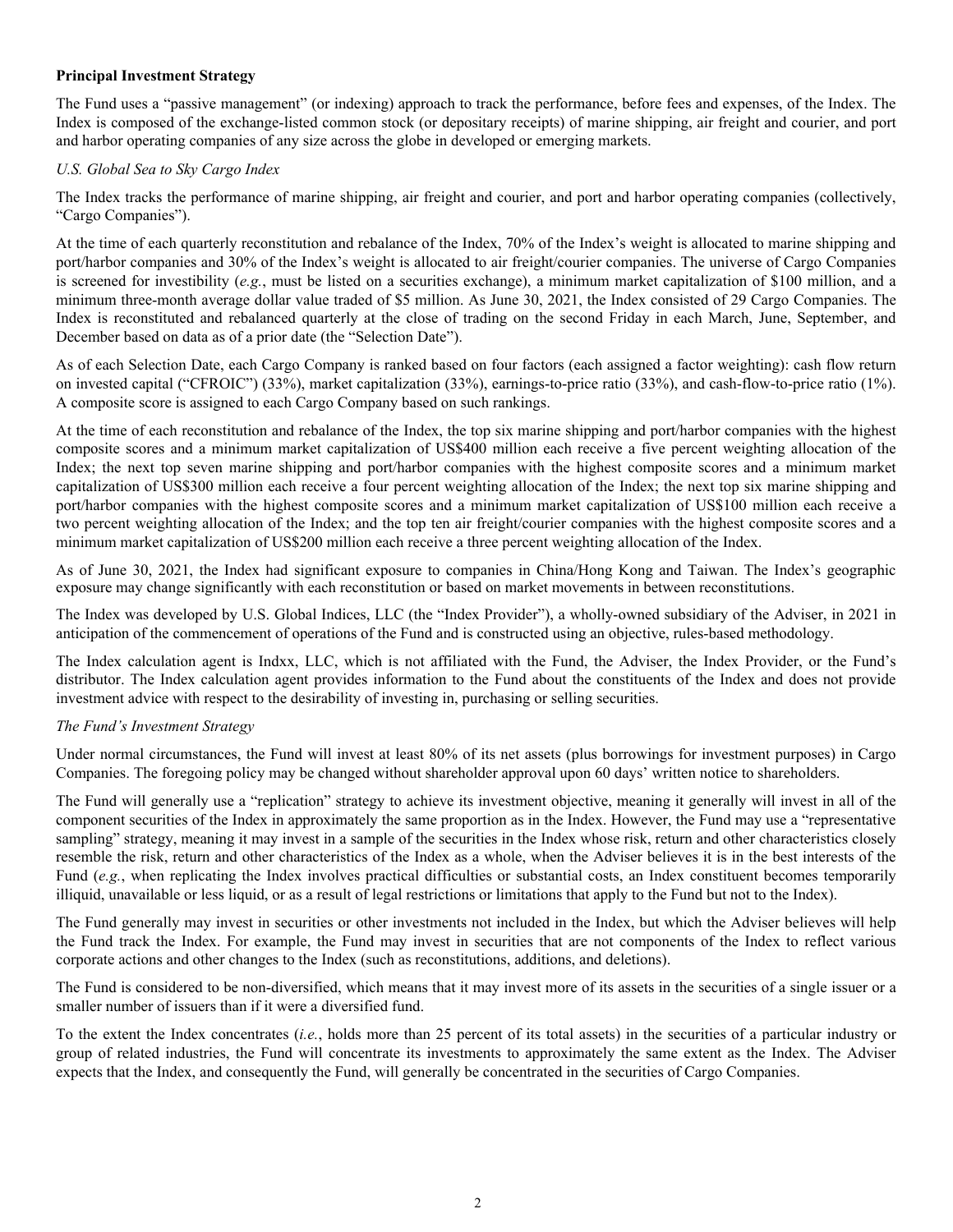#### **Principal Investment Risks**

The principal risks of investing in the Fund are summarized below. The principal risks are presented in alphabetical order to facilitate finding particular risks and comparing them with other funds. Each risk summarized below is considered a "principal risk" of investing in the Fund, regardless of the order in which it appears. As with any investment, there is a risk that you could lose all or a portion of your investment in the Fund. Some or all of these risks may adversely affect the Fund's net asset value per share ("NAV"), trading price, yield, total return and/or ability to meet its objectives. For more information about the risks of investing in the Fund, see the section in the Fund's Prospectus titled "Additional Information About the Fund."

• **Concentration in Cargo Companies Risk**. The Index, and consequently the Fund, is expected to concentrate its investments (*i.e.*, hold more than 25% of its total assets) in the securities of Cargo Companies. As a result, the value of the Fund's shares may rise and fall more than the value of shares of a fund that invests in securities of companies in a broader range of industries. In addition, at times, the marine shipping, port/harbor operators, and air freight/courier industries may be out of favor and underperform other industries or groups of industries or the market as a whole.

Cargo Companies may be adversely affected by a downturn in economic conditions that can result in decreased demand for marine shipping, ports, and air freight. Cargo Companies may also be significantly affected by changes in fuel prices, which may be very volatile, the imposition of tariffs or trade wars, changes in labor relations or availability, insurance costs, commodities prices in general, international politics and conflicts, changes in airborne or seaborne transportation patterns, changes to marine shipping and air freight routes, weather patterns and events, including hurricane activity, maritime accidents, canal closures, and port congestion. Cargo Companies may also be highly dependent on aircraft, ships, or related equipment from a small number of suppliers, and consequently, issues affecting the availability, reliability, safety, or longevity of such aircraft, ships, or equipment (*e.g.*, the inability of a supplier to meet demand or the grounding of an aircraft due to safety concerns) may have a significant effect on the operations and profitability of Cargo Companies.

- **Currency Exchange Rate Risk**. The Fund's assets may include investments denominated in non-U.S. currencies or in securities that provide exposure to such currencies. Changes in currency exchange rates and the relative value of non-U.S. currencies will affect the value of the Fund's investment and the value of your Shares. Currency exchange rates can be very volatile and can change quickly and unpredictably. As a result, the value of an investment in the Fund may change quickly and without warning and you may lose money.
- **Depositary Receipt Risk.** Depositary receipts involve risks similar to those associated with investments in foreign securities, such as changes in political or economic conditions of other countries and changes in the exchange rates of foreign currencies. Depositary receipts listed on U.S. exchanges are issued by banks or trust companies and entitle the holder to all dividends and capital gains that are paid out on the underlying foreign shares ("Underlying Shares"). When the Fund invests in depositary receipts as a substitute for an investment directly in the Underlying Shares, the Fund is exposed to the risk that the depositary receipts may not provide a return that corresponds precisely with that of the Underlying Shares.
	- **Emerging Markets Risk.** The Fund may invest in companies organized in emerging market nations. Investments in securities and instruments traded in developing or emerging markets, or that provide exposure to such securities or markets, can involve additional risks relating to political, economic, or regulatory conditions not associated with investments in U.S. securities and instruments or investments in more developed international markets. Such conditions may impact the ability of the Fund to buy, sell or otherwise transfer securities, adversely affect the trading market and price for Shares and cause the Fund to decline in value. Less information may be available about companies in emerging markets than in developed markets because such emerging markets companies may not be subject to accounting, auditing and financial reporting standards or to other regulatory practices required by U.S. companies.
	- **Equity Market Risk.** The equity securities held in the Fund's portfolio may experience sudden, unpredictable drops in value or long periods of decline in value. This may occur because of factors that affect securities markets generally or factors affecting specific issuers, industries, or sectors in which the Fund invests. Common stocks are generally exposed to greater risk than other types of securities, such as preferred stock and debt obligations, because common stockholders generally have inferior rights to receive payment from issuers. In addition, local, regional or global events such as war, acts of terrorism, spread of infectious diseases or other public health issues, recessions, or other events could have a significant negative impact on the Fund and its investments. For example, the global pandemic caused by COVID-19, a novel coronavirus, and the aggressive responses taken by many governments, including closing borders, restricting international and domestic travel, and the imposition of prolonged quarantines or similar restrictions, has had negative impacts, and in many cases severe impacts, on markets worldwide. The COVID-19 pandemic has caused prolonged disruptions to the normal business operations of companies around the world and the impact of such disruptions is hard to predict. Such events may affect certain geographic regions, countries, sectors and industries more significantly than others. Such events could adversely affect the prices and liquidity of the Fund's portfolio securities or other instruments and could result in disruptions in the trading markets.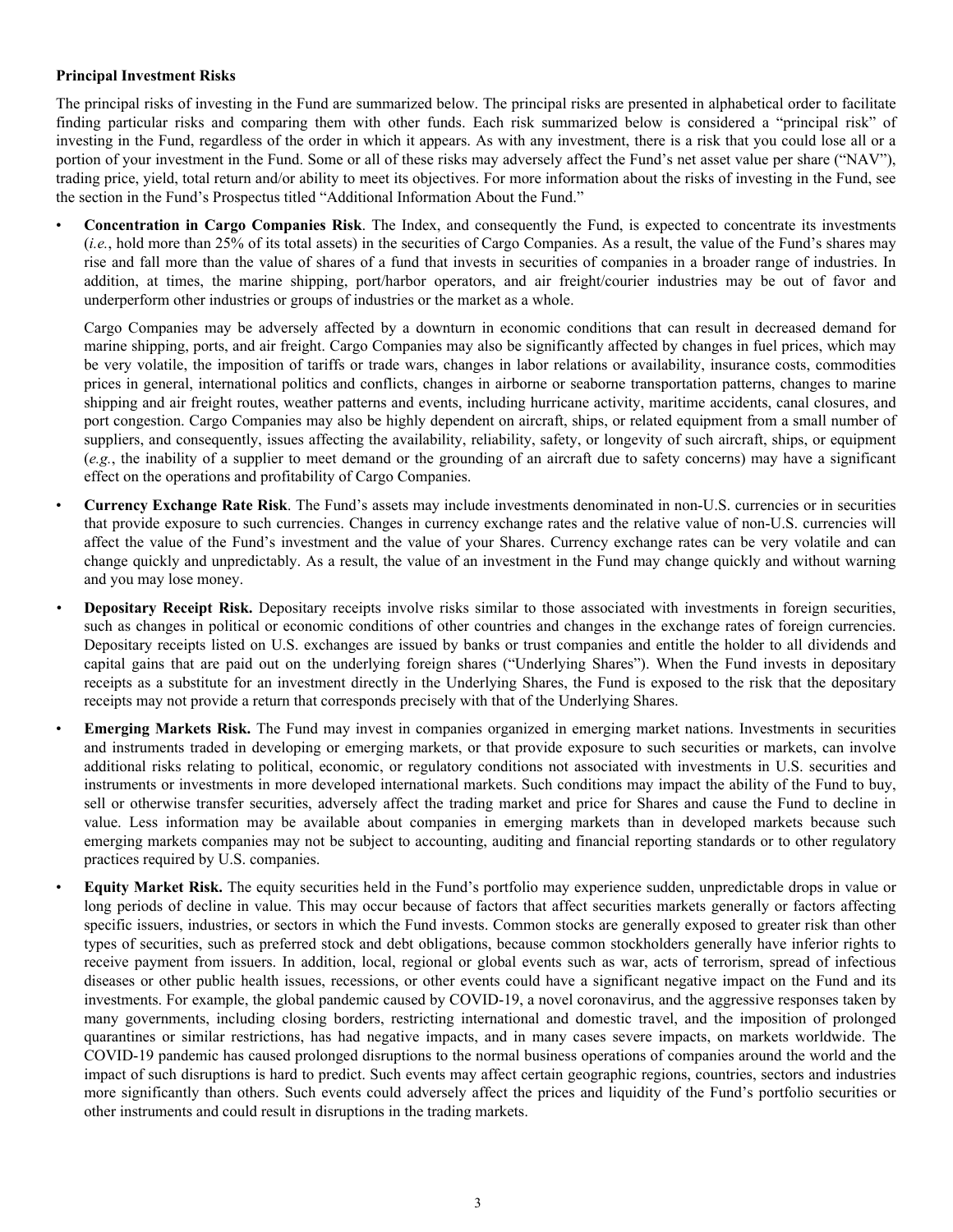#### • **ETF Risks.** The Fund is an ETF, and, as a result of an ETF's structure, it is exposed to the following risks:

- *Authorized Participants, Market Makers, and Liquidity Providers Concentration Risk.* The Fund has a limited number of financial institutions that may act as Authorized Participants ("APs"). In addition, there may be a limited number of market makers and/or liquidity providers in the marketplace. To the extent either of the following events occur, Shares may trade at a material discount to NAV and possibly face delisting: (i) APs exit the business or otherwise become unable to process creation and/or redemption orders and no other APs step forward to perform these services, or (ii) market makers and/or liquidity providers exit the business or significantly reduce their business activities and no other entities step forward to perform their functions.
- *Costs of Buying or Selling Shares.* Due to the costs of buying or selling Shares, including brokerage commissions imposed by brokers and bid-ask spreads, frequent trading of Shares may significantly reduce investment results and an investment in Shares may not be advisable for investors who anticipate regularly making small investments.
- *Shares May Trade at Prices Other Than NAV.* As with all ETFs, Shares may be bought and sold in the secondary market at market prices. Although it is expected that the market price of Shares will approximate the Fund's NAV, there may be times when the market price of Shares is more than the NAV intra-day (premium) or less than the NAV intra-day (discount) due to supply and demand of Shares or during periods of market volatility. This risk is heightened in times of market volatility, periods of steep market declines, and periods when there is limited trading activity for Shares in the secondary market, in which case such premiums or discounts may be significant. Because securities held by the Fund may trade on foreign exchanges that are closed when the Fund's primary listing exchange is open, the Fund is likely to experience premiums and discounts greater than those of domestic ETFs.
- *Trading*. Although Shares are listed for trading on the NYSE Arca, Inc. (the "Exchange") and may be traded on U.S. exchanges other than the Exchange, there can be no assurance that Shares will trade with any volume, or at all, on any stock exchange. In stressed market conditions, the liquidity of Shares may begin to mirror the liquidity of the Fund's underlying portfolio holdings, which can be significantly less liquid than Shares, and this could lead to differences between the market price of the Shares and the underlying value of those Shares.
- **Foreign Securities Risk.** Investments in non-U.S. securities involve certain risks that may not be present with investments in U.S. securities. For example, investments in non-U.S. securities may be subject to risk of loss due to foreign currency fluctuations or to political or economic instability. There may be less information publicly available about a non-U.S. issuer than a U.S. issuer. Non-U.S. issuers may be subject to different accounting, auditing, financial reporting and investor protection standards than U.S. issuers. Investments in non-U.S. securities may be subject to withholding or other taxes and may be subject to additional trading, settlement, custodial, and operational risks. With respect to certain countries, there is the possibility of government intervention and expropriation or nationalization of assets. Because legal systems differ, there is also the possibility that it will be difficult to obtain or enforce legal judgments in certain countries. Since foreign exchanges may be open on days when the Fund does not price its Shares, the value of the securities in the Fund's portfolio may change on days when shareholders will not be able to purchase or sell the Shares. Conversely, Shares may trade on days when foreign exchanges are closed. Each of these factors can make investments in the Fund more volatile and potentially less liquid than other types of investments.

**Geographic Investment Risk.** To the extent that the Fund invests a significant portion of its assets in the securities of companies of a single country or region, it is more likely to be impacted by events or conditions affecting that country or region. For example, political and economic conditions and changes in regulatory, tax, or economic policy in a country could significantly affect the market in that country and in surrounding or related countries and have a negative impact on the Fund's performance. Currency developments or restrictions, political and social instability, and changing economic conditions have resulted in significant market volatility.

*Risks of Investing in China*. Investments in Chinese issuers subject the Fund to risks specific to China. China may be subject to considerable degrees of economic, political and social instability. China is a developing market and demonstrates significantly higher volatility from time to time in comparison to developed markets. Over the past 25 years, the Chinese government has undertaken reform of economic and market practices and is expanding the sphere of private ownership of property in China. However, Chinese markets generally continue to experience inefficiency, volatility and pricing anomalies resulting from governmental influence, a lack of publicly available information and/or political and social instability. Internal social unrest or confrontations with other neighboring countries, including military conflicts in response to such events, may also disrupt economic development in China and result in a greater risk of currency fluctuations, currency convertibility, interest rate fluctuations and higher rates of inflation. Export growth continues to be a major driver of China's rapid economic growth. Reduction in spending on Chinese products and services, institution of tariffs or other trade barriers, or a downturn in any of the economies of China's key trading partners may have an adverse impact on the Chinese economy. China is also vulnerable economically to the impact of a public health crisis, which could depress consumer demand, reduce economic output, and potentially lead to market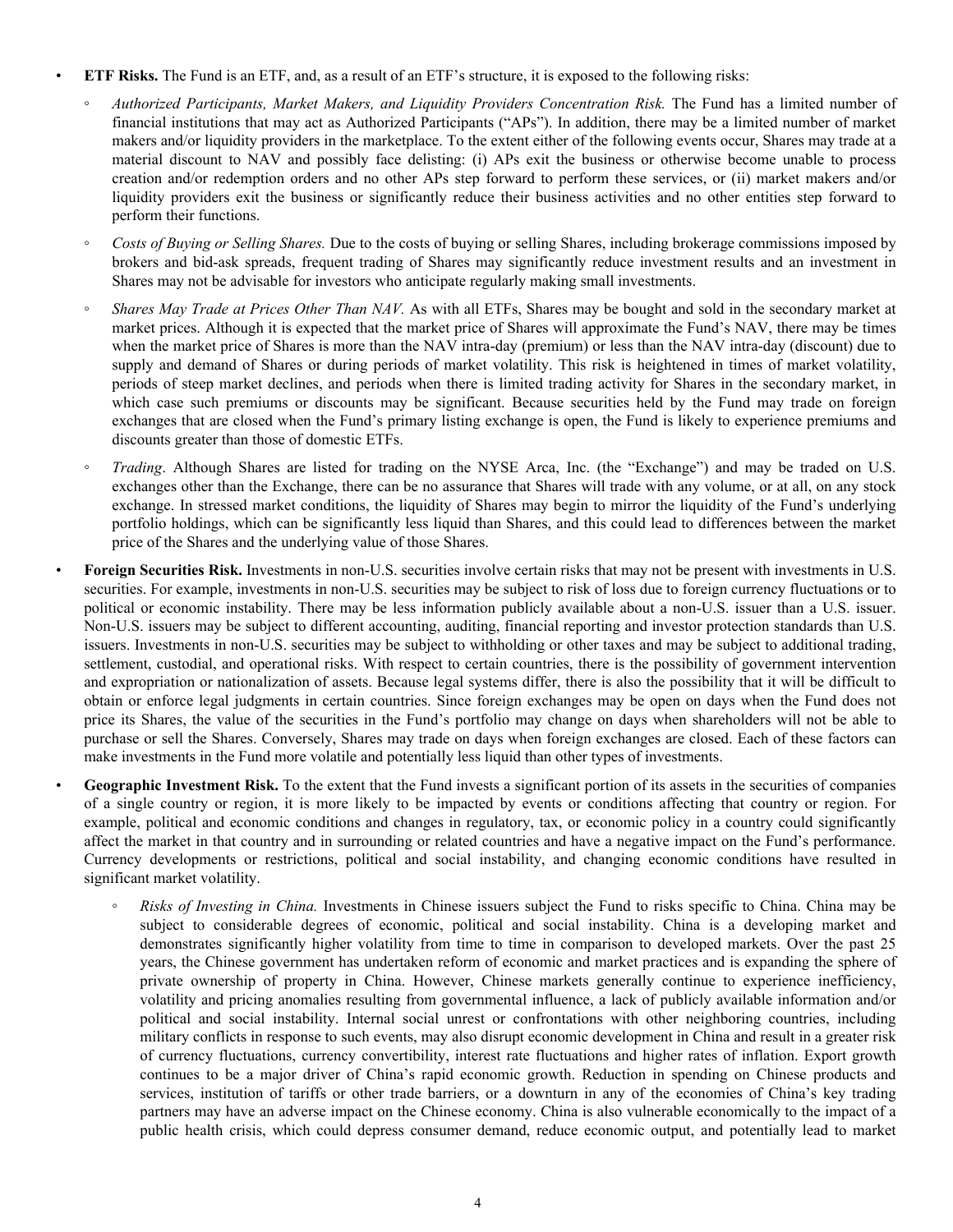closures, travel restrictions, and quarantines, all of which would negatively impact China's economy and could affect the economies of its trading partners.

- *Risks of Investing in Taiwan.* Investments in Taiwanese issuers may subject the Fund to risks specific to Taiwan. Taiwan is a small island state with few raw material resources and limited land area and is reliant on imports for its commodity needs. Any fluctuations or shortages in the commodity markets could have a negative impact on the Taiwanese economy. Also, continued labor outsourcing may adversely affect the Taiwanese economy. Taiwan's economy is intricately linked with economies of Asian countries that have experienced over-extensions of credit, frequent and pronounced currency fluctuations, currency devaluations, currency repatriation, rising unemployment and fluctuations in inflation. The Taiwanese economy is dependent on the economies of Japan and China, as well as the United States, and negative changes in their economies or a reduction in purchases by any of them of Taiwanese products and services would likely have an adverse impact on the Taiwanese economy. Taiwan's geographic proximity to China and Taiwan's history of political contention with China have resulted in ongoing tensions with China, including the risk of war with China. These tensions may materially affect the Taiwanese economy and securities markets.
- *•* **Index Provider Risk.** There is no assurance that the Index Provider, or any agents that act on its behalf, will compile the Index accurately, or that the Index will be determined, maintained, constructed, reconstituted, rebalanced, composed, calculated or disseminated accurately. The Adviser relies upon the Index Provider and its agents to compile, determine, maintain, construct, reconstitute, rebalance, compose, calculate (or arrange for an agent to calculate), and disseminate the Index accurately. Any losses or costs associated with errors made by the Index Provider or its agents generally will be borne by the Fund and its shareholders.
- **New Fund Risk.** The Fund is a recently organized investment company with no operating history. As a result, prospective investors have no track record or history on which to base their investment decision.
- *•* **Non-Diversification Risk.** The Fund is considered to be non-diversified, which means that it may invest more of its assets in the securities of a single issuer or a smaller number of issuers than if it were a diversified fund. As a result, the Fund may be more exposed to the risks associated with and developments affecting an individual issuer or a smaller number of issuers than a fund that invests more widely. This may increase the Fund's volatility and cause the performance of a relatively smaller number of issuers to have a greater impact on the Fund's performance. However, the Fund intends to satisfy the diversification requirements for qualifying as a regulated investment company (a "RIC") under Subchapter M of the Internal Revenue Code of 1986, as amended (the "Code").
- **Passive Investment Risk**. The Fund is not actively managed and the Adviser would not sell shares of an equity security due to current or projected underperformance of a security, industry or sector, unless that security is removed from the Index or the selling of shares of that security is otherwise required upon a reconstitution of the Index in accordance with the Index methodology.
- **Portfolio Turnover Risk.** The Fund may trade all or a significant portion of the securities in its portfolio in connection with each rebalance and reconstitution of its Index. A high portfolio turnover rate increases transaction costs, which may increase the Fund's expenses. Frequent trading may also cause adverse tax consequences for investors in the Fund due to an increase in short-term capital gains.
- **Smaller-Companies Risk.** The Fund may invest in the securities of smaller-capitalization companies. As a result, the Fund may be more volatile than funds that invest in larger, more established companies. The securities of smaller-capitalization companies generally trade in lower volumes and are subject to greater and more unpredictable price changes than larger capitalization stocks or the stock market as a whole. Smaller-capitalization companies may be particularly sensitive to changes in interest rates, government regulation, borrowing costs and earnings.
- **Tax Risk**. To qualify for the favorable tax treatment generally available to a regulated investment company ("RIC"), the Fund must satisfy, among other requirements described in the SAI, certain diversification requirements. Given the concentration of the Index in a relatively small number of securities, it may not always be possible for the Fund to fully implement a replication strategy or a representative sampling strategy while satisfying these diversification requirements. The Fund's efforts to replicate or represent the Index may cause it inadvertently to fail to satisfy the diversification requirements. If the Fund were to fail to satisfy the diversification requirements, it could be eligible for relief provisions if the failure is due to reasonable cause and not willful neglect and if a penalty tax is paid with respect to each failure to satisfy the applicable requirements. Additionally, relief is provided for certain de minimis failures of the diversification requirements where the Fund corrects the failure within a specified period. If the Fund were to fail to qualify as a RIC for a tax year, and the relief provisions are not available, it would be taxed in the same manner as an ordinary corporation, and distributions to its shareholders would not be deductible by the Fund in computing its taxable income. In such case, its shareholders would be taxed as if they received ordinary dividends, although corporate shareholders could be eligible for the dividends received deduction (subject to certain limitations) and individuals may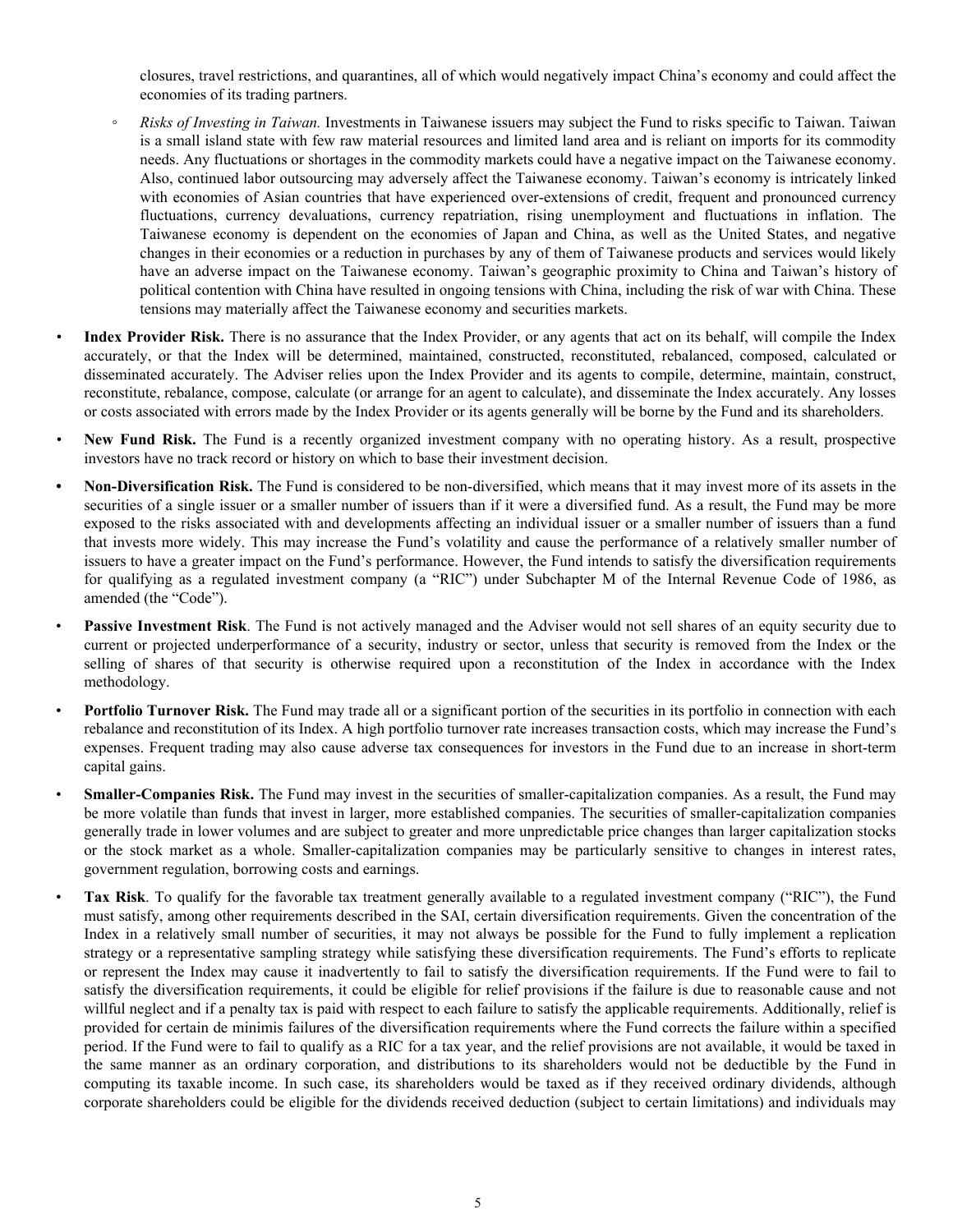<span id="page-7-0"></span>be able to benefit from the lower tax rates available to qualified dividend income. In addition, the Fund could be required to recognize unrealized gains, pay substantial taxes and interest, and make substantial distributions before requalifying as a RIC.

**Tracking Error Risk.** As with all index funds, the performance of the Fund and the Index may differ from each other for a variety of reasons. For example, the Fund incurs operating expenses and portfolio transaction costs not incurred by the Index. In addition, the Fund may not be fully invested in the securities of the Index at all times or may hold securities not included in the Index.

#### **Performance**

Performance information for the Fund is not included because the Fund did not have a full calendar year of performance prior to the date of this Prospectus. In the future, performance information for the Fund will be presented in this section. Updated performance information is available on the Fund's website at www.usglobaletfs.com.

#### **Management**

#### *Investment Adviser*

U.S. Global Investors, Inc. serves as investment adviser to the Fund.

#### *Portfolio Managers*

The Fund is managed by a team consisting of the following individuals: Frank E. Holmes, Chief Executive Officer and Director for the Adviser; and Ralph P. Aldis, CFA, a Portfolio Manager for the Adviser.

#### **Purchase and Sale of Shares**

Shares are listed on the Exchange, and individual Shares may only be bought and sold in the secondary market through brokers at market prices, rather than NAV. Because Shares trade at market prices rather than NAV, Shares may trade at a price greater than NAV (premium) or less than NAV (discount).

The Fund issues and redeems Shares at NAV only in large blocks known as "Creation Units," which only APs (typically, brokerdealers) may purchase or redeem. The Fund generally issues and redeems Creation Units in exchange for a portfolio of securities and/ or a designated amount of U.S. cash.

Investors may incur costs attributable to the difference between the highest price a buyer is willing to pay to purchase Shares (bid) and the lowest price a seller is willing to accept for Shares (ask) when buying or selling Shares in the secondary market (the "bid-ask spread"). Recent information about the Fund, including its NAV, market price, premiums and discounts, and bid-ask spreads is available on the Fund's website at www.usglobaletfs.com.

#### **Tax Information**

Fund distributions are generally taxable as ordinary income, qualified dividend income, or capital gains (or a combination), unless your investment is in an IRA or other tax-advantaged account. Distributions on investments made through tax-deferred arrangements may be taxed later upon withdrawal of assets from those accounts.

#### **Financial Intermediary Compensation**

If you purchase Shares through a broker-dealer or other financial intermediary (such as a bank) (an "Intermediary"), the Adviser or its affiliates may pay Intermediaries for certain activities related to the Fund, including participation in activities that are designed to make Intermediaries more knowledgeable about exchange traded products, including the Fund, or for other activities, such as marketing, educational training or other initiatives related to the sale or promotion of Shares. These payments may create a conflict of interest by influencing the Intermediary and your salesperson to recommend the Fund over another investment. Any such arrangements do not result in increased Fund expenses. Ask your salesperson or visit the Intermediary's website for more information.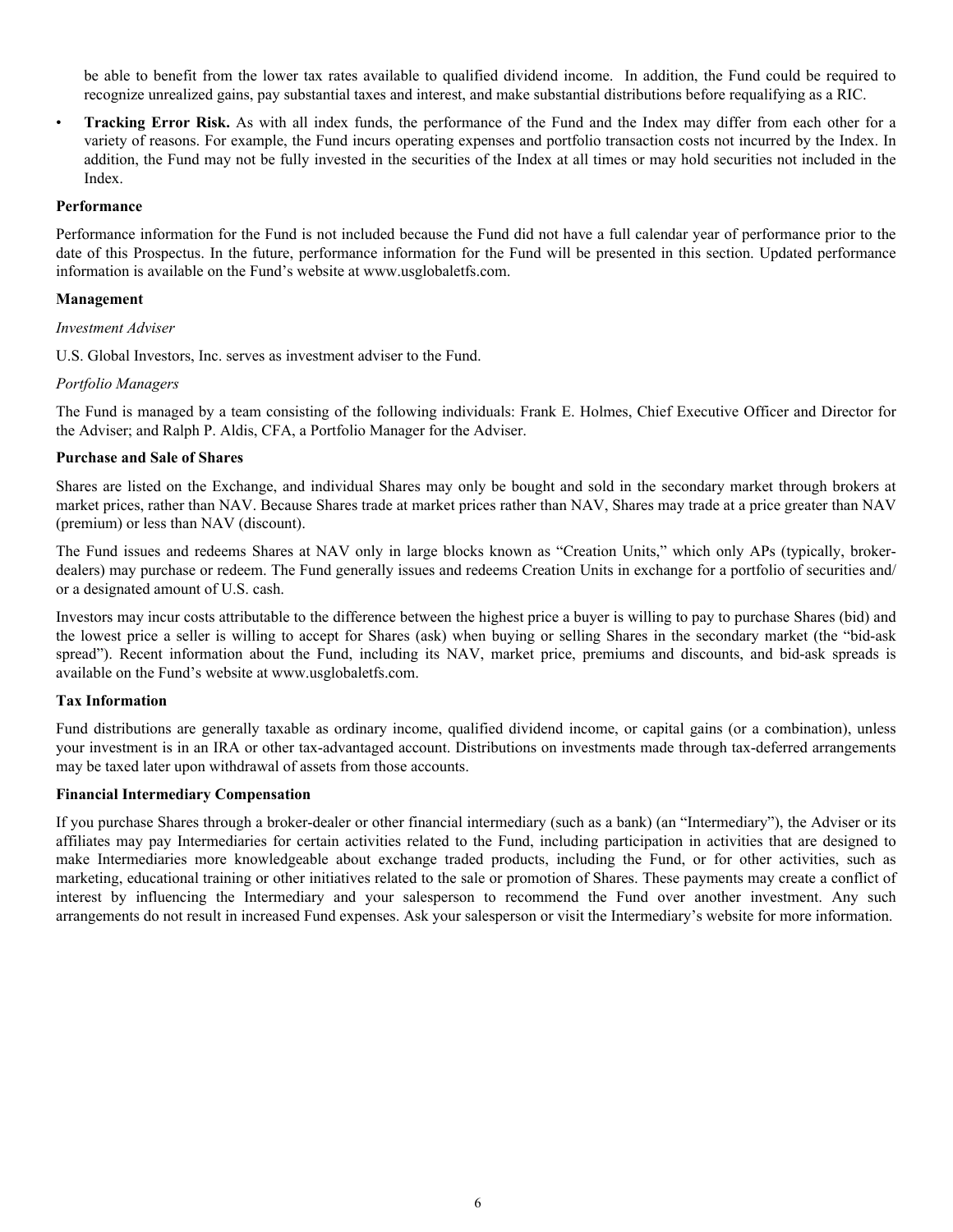#### <span id="page-8-0"></span>**ADDITIONAL INFORMATION ABOUT THE FUND**

#### **Investment Objective**

The Fund's investment objective has been adopted as a non-fundamental investment policy and may be changed without shareholder approval upon written notice to shareholders.

#### **U.S. Global Sea to Sky Cargo Index**

#### **Glossary**

**Cash Flow Return On Invested Capital (CFROIC):** A company's net cash flow from operations divided by average invested capital.

**Cash-Flow-to-Price Ratio:** A company's operating cash flow per share divided by its price per share.

**Earnings-to-Price Ratio:** A company's earnings per share divided by its price per share.

The Index tracks the performance of marine shipping, air freight and courier, and port and harbor operating companies (as determined by the FactSet Revere Business and Industry Classification System ("FactSet RBICS") or the North American Industry Classification System ("NAICS")). The Index uses industry data from FactSet RBICS to determine the companies included in the marine shipping and air freight/courier industries. FactSet RBICS determines a company's classification using artificial intelligence that scans public filings and market data. To be classified by FactSet RBICS as a marine shipping company or an air freight/courier company, a company must derive at least 50% of its revenue from either the marine shipping or the air freight/courier industries or at least 50% of their revenue from a combination of the marine shipping and the air freight/courier industries.

The Index uses industry data from NAICS to determine the companies included in the port/harbor operating industries if those companies were not identified by FactSet RBICS as either marine shipping or air freight/courier companies. NAICS determines a company's classification using U.S. Census data that considers the activities that generate the most revenue for a company.

A Cargo Company is excluded from the Index if (i) its common stock is listed solely on a securities exchange in a country that does not allow the transfer of securities "free of payment," except Taiwan and South Korea, and (ii) no depositary receipts for such company are listed on a securities exchange in a country other than those that do not allow the transfer of securities "free of payment."

The Index Provider's Index Committee is responsible for setting policy, determining Index composition, and administering the Index in accordance with the Index methodology. The Index Provider cannot foresee all possible facts and circumstances that may render the inclusion or exclusion of a stock in or from the Index inappropriate for the investibility of the Index. Consequently, under unusual circumstances, the Index Committee may consider qualitative factors to include, exclude, adjust, or postpone the inclusion of a stock in the Index in keeping with the Index theme, and a stock may be considered for exclusion by the Index Committee on the basis of corporate governance, accounting policies, lack of transparency, and lack of representation, despite meeting all the criteria provided in the Index methodology.

#### **Manager of Managers Structure**

The Fund and the Adviser have received exemptive relief from the SEC permitting the Adviser (subject to certain conditions and the approval of the Fund's Board of Trustees) to select or change sub-advisers without obtaining shareholder approval. The relief also permits the Adviser to materially amend the terms of agreements with a sub-adviser (including an increase in the fee paid by the Adviser to the sub-adviser (and not paid by the Fund)) or to continue the employment of a sub-adviser after an event that would otherwise cause the automatic termination of services with Board approval, but without shareholder approval. Shareholders will be notified of any sub-adviser changes.

#### **Principal Investment Risks**

This section provides additional information regarding the principal risks described in the Fund Summary. As in the Fund Summary, the principal risks below are presented in alphabetical order to facilitate finding particular risks and comparing them with other funds. Each risk described below is considered a "principal risk" of investing in the Fund, regardless of the order in which it appears. Each of the factors below could have a negative impact on the Fund's performance and trading prices.

• **Concentration in Cargo Companies Risk**. The Index, and consequently the Fund, is expected to concentrate its investments (*i.e.*, hold more than 25% of its total assets) in the securities of Cargo Companies. As a result, the value of the Fund's shares may rise and fall more than the value of shares of a fund that invests in securities of companies in a broader range of industries. In addition, at times, the marine shipping, port/harbor operators, and air freight/courier industries may be out of favor and underperform other industries or groups of industries or the market as a whole.

Cargo Companies may be adversely affected by a downturn in economic conditions that can result in decreased demand for marine shipping and air freight. Due to the discretionary nature of consumer spending on many goods that are shipped by air or sea, Cargo Companies' revenues are heavily influenced by the condition of the U.S. economy and economies in other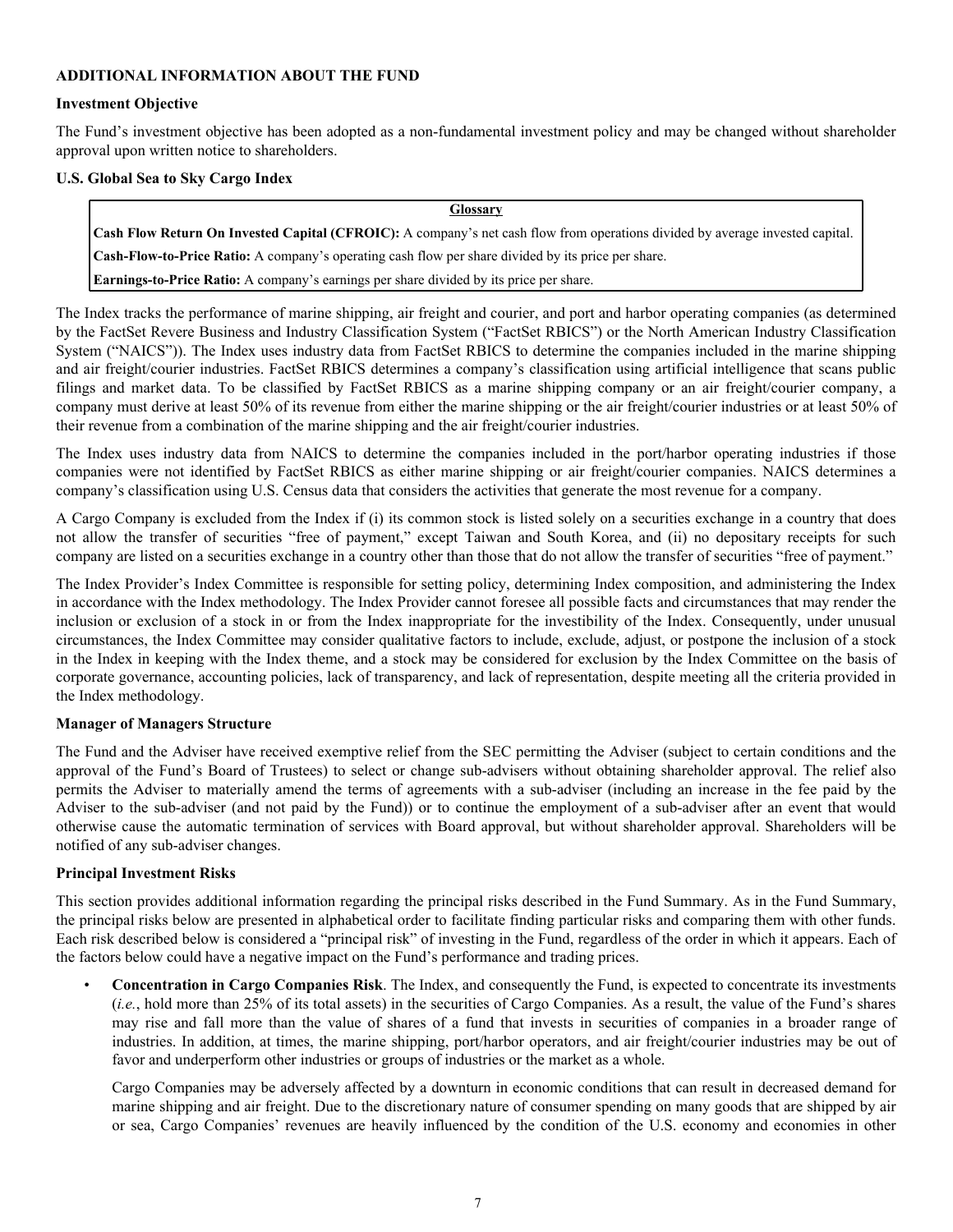regions of the world. Cargo Companies may also be significantly affected by changes in fuel or oil prices, which may be very volatile. Due to the competitive nature of the marine shipping and air freight industries, Cargo Companies may not be able to pass on increased fuel prices to customers by increasing fees or prices. Cargo Companies may also be significantly affected by the imposition of tariffs, trade wars, and/or changes in labor relations or availability, insurance costs, and the imposition by the United States or other countries of taxes or tariffs applicable to ship or aircraft equipment.

Cargo Companies may also be highly dependent on aircraft, ships, or related equipment from a small number of suppliers, and consequently, issues affecting the availability, reliability, safety, or longevity of such aircraft, ships, or equipment (*e.g.*, the inability of a supplier to meet aircraft demand or the grounding of an aircraft due to safety concerns) may have a significant effect on the operations and profitability of Cargo Companies. Cargo Companies may be greatly affected by changes in statutes or regulations of the United States or other countries, which may affect levels of competition, the cost of providing marine shipping or air freight services, or the prices that they can charge customers. Cargo Companies are also subject to disruptions that may be caused by cyberattacks on their businesses, operations, or third-party companies on which they depend for part of their operations.

Additionally, marine shipping and port/harbor operating companies are subject to volatile fluctuations in the price and supply of steel, raw materials, and other products transported by containerships. In particular, a decreased demand for coal shipping resulting from a shift to cleaner fuel sources may negatively impact Cargo Companies. In addition, international politics and conflicts, changes in seaborne transportation patterns, changes to marine shipping and air freight routes, weather patterns and events, including hurricane activity and other natural disasters, maritime accidents, canal closures, port congestion, spill events, embargoes, acts of terrorism or piracy, and labor strikes, can significantly affect Cargo Companies involved in the maritime shipping of crude oil, dry bulk, and container cargo. Marine shipping and port/harbor operating companies are also subject to numerous safety, environmental, and other laws and regulations that impact their operations, are costly to comply with, and could expose them to materially adverse liabilities. Marine shipping and port/harbor operating companies may be negatively affected by capacity constraints at ports or a lack of available labor.

Air freight and courier companies are subject to the additional risk that a small number of companies may represent a large portion of the industry, and these companies can be particularly sensitive to adverse economic, regulatory, or financial developments. The air freight industry can also be significantly affected by policies of various domestic and foreign governments, which can affect the profitability of individual carriers as well as the entire industry. Air freight companies may also be affected by a significant reduction on the number of aircraft that are in current operation, which may limit an air freight company's ability to take advantage of increased demand.

- **Currency Exchange Rate Risk.** Changes in currency exchange rates and the relative value of non-U.S. currencies will affect the value of the Fund's investments and the value of your Shares. Because the Fund's NAV is determined on the basis of U.S. dollars, the U.S. dollar value of your investment in the Fund may go down if the value of the local currency of the non-U.S. markets in which the Fund invests depreciates against the U.S. dollar. This is true even if the local currency value of securities in the Fund's holdings goes up. Conversely, the dollar value of your investment in the Fund may go up if the value of the local currency appreciates against the U.S. dollar. The value of the U.S. dollar measured against other currencies is influenced by a variety of factors. These factors include: national debt levels and trade deficits, changes in balances of payments and trade, domestic and foreign interest and inflation rates, global or regional political, economic or financial events, monetary policies of governments, actual or potential government intervention, and global energy prices. Political instability, the possibility of government intervention and restrictive or opaque business and investment policies may also reduce the value of a country's currency. Government monetary policies and the buying or selling of currency by a country's government may also influence exchange rates. Currency exchange rates can be very volatile and can change quickly and unpredictably. As a result, the value of an investment in the Fund may change quickly and without warning, and you may lose money.
- **Depositary Receipt Risk**. The Fund may hold the securities of non-U.S. companies in the form of ADRs and Global Depositary Receipts ("GDRs"). ADRs are negotiable certificates issued by a U.S. financial institution that represent a specified number of shares in a foreign stock and trade on a U.S. national securities exchange, such as the New York Stock Exchange ("NYSE"). Sponsored ADRs are issued with the support of the issuer of the foreign stock underlying the ADRs and carry all of the rights of common shares, including voting rights. GDRs are similar to ADRs, but may be issued in bearer form and are typically offered for sale globally and held by a foreign branch of an international bank. The underlying issuers of certain depositary receipts, particularly unsponsored or unregistered depositary receipts, are under no obligation to distribute shareholder communications to the holders of such receipts, or to pass through to them any voting rights with respect to the deposited securities. Issuers of unsponsored depositary receipts are not contractually obligated to disclose material information in the U.S. and, therefore, such information may not correlate to the market value of the unsponsored depositary receipt. The underlying securities of the ADRs and GDRs in the Fund's portfolio are usually denominated or quoted in currencies other than the U.S. Dollar. As a result, changes in foreign currency exchange rates may affect the value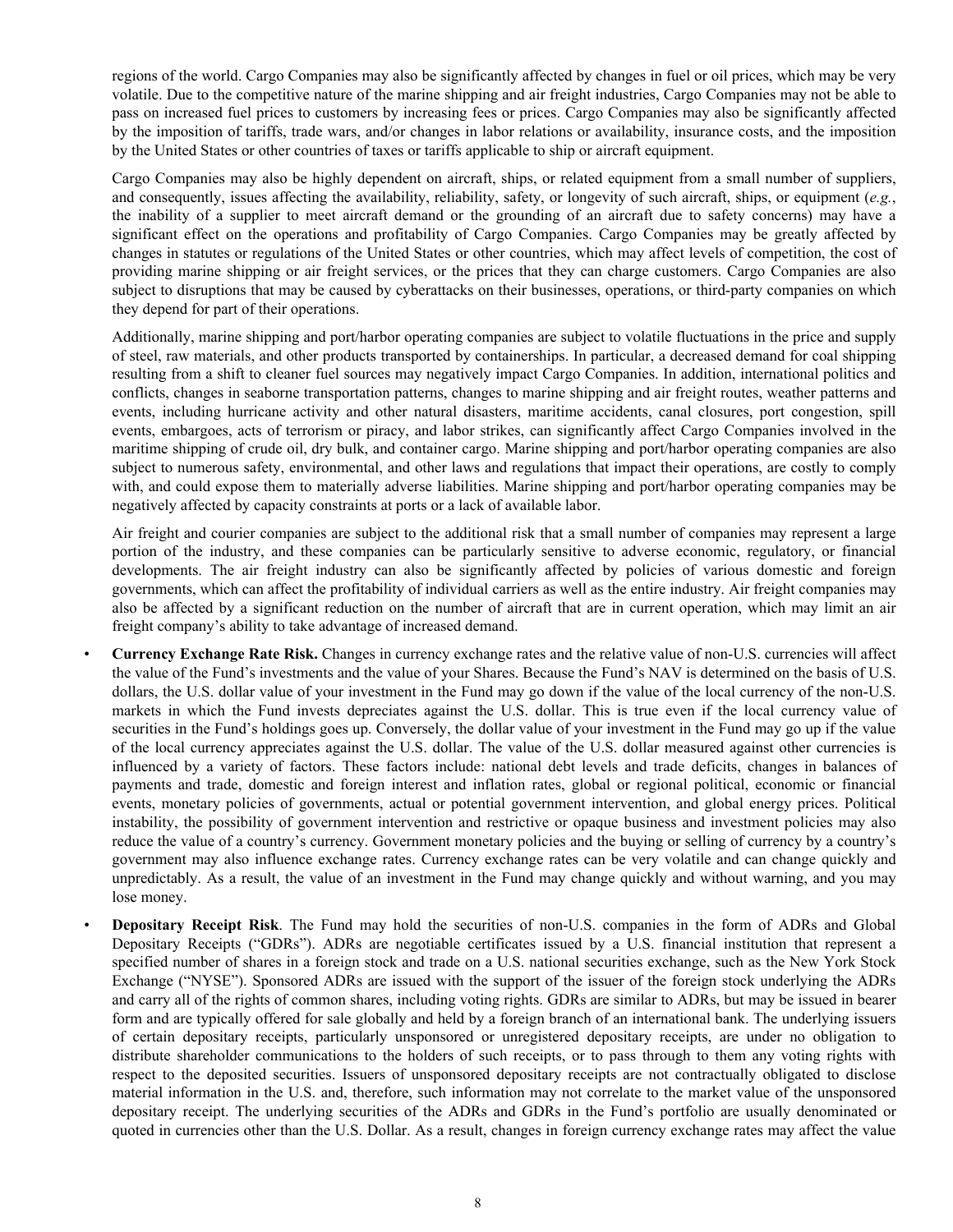of the Fund's portfolio. In addition, because the underlying securities of ADRs and GDRs trade on foreign exchanges at times when the U.S. markets are not open for trading, the value of the securities underlying the ADRs and GDRs may change materially at times when the U.S. markets are not open for trading, regardless of whether there is an active U.S. market for the shares.

- **Emerging Markets Risk.** Investments in securities and instruments traded in developing or emerging markets, or that provide exposure to such securities or markets, can involve additional risks relating to political, economic, or regulatory conditions not associated with investments in U.S. securities and instruments. For example, developing and emerging markets may be subject to (i) greater market volatility, (ii) lower trading volume and liquidity, (iii) greater social, political and economic uncertainty, (iv) governmental controls on foreign investments and limitations on repatriation of invested capital, (v) lower disclosure, corporate governance, auditing and financial reporting standards, (vi) fewer protections of property rights, (vii) restrictions on the transfer of securities or currency, and (viii) settlement and trading practices that differ from those in U.S. markets. Each of these factors may impact the ability of the Fund to buy, sell or otherwise transfer securities, adversely affect the trading market and price for Shares and cause the Fund to decline in value.
	- *◦ Capital Controls and Sanctions Risk*. Economic conditions, such as volatile currency exchange rates and interest rates, political events, military action and other conditions may, without prior warning, lead to government intervention (including intervention by the U.S. government with respect to foreign governments, economic sectors, foreign companies and related securities and interests) and the imposition of capital controls and/or sanctions, which may also include retaliatory actions of one government against another government, such as seizure of assets. Capital controls and/ or sanctions include the prohibition of, or restrictions on, the ability to transfer currency, securities or other assets. Levies may be placed on profits repatriated by foreign entities (such as the Fund). Capital controls and/or sanctions may also impact the ability of the Fund to buy, sell or otherwise transfer securities or currency, negatively impact the value and/or liquidity of such instruments, adversely affect the trading market and price for Shares, and cause the Fund to decline in value.
	- *Geopolitical Risk*. Some countries and regions in which the Fund invests have experienced security concerns, war or threats of war and aggression, terrorism, economic uncertainty, natural and environmental disasters and/or systemic market dislocations that have led, and in the future may lead, to increased short-term market volatility and may have adverse long-term effects on the U.S. and world economies and markets generally. Such geopolitical and other events may also disrupt securities markets and, during such market disruptions, the Fund's exposure to the other risks described herein will likely increase. Each of the foregoing may negatively impact the Fund's investments.
- **Equity Market Risk**. Common stocks are susceptible to general stock market fluctuations and to volatile increases and decreases in value as market confidence in and perceptions of their issuers change. These investor perceptions are based on various and unpredictable factors including: expectations regarding government, economic, monetary and fiscal policies; inflation and interest rates; economic expansion or contraction; and global or regional political, economic, public health, and banking crises. If you held common stock, or common stock equivalents, of any given issuer, you would generally be exposed to greater risk than if you held preferred stocks and debt obligations of the issuer because common stockholders, or holders of equivalent interests, generally have inferior rights to receive payments from issuers in comparison with the rights of preferred stockholders, bondholders, and other creditors of such issuers.

Beginning in the first quarter of 2020, financial markets in the United States and around the world experienced extreme and, in many cases, unprecedented volatility and severe losses due to the global pandemic caused by COVID-19, a novel coronavirus. The pandemic has resulted in a wide range of social and economic disruptions, including closed borders, voluntary or compelled quarantines of large populations, stressed healthcare systems, reduced or prohibited domestic or international travel, and supply chain disruptions affecting the United States and many other countries. Some sectors of the economy and individual issuers have experienced particularly large losses as a result of these disruptions, and such disruptions may continue for an extended period of time or reoccur in the future to a similar or greater extent. In response, the U.S. government and the Federal Reserve have taken extraordinary actions to support the domestic economy and financial markets, resulting in very low interest rates and in some cases negative yields. It is unknown how long circumstances related to the pandemic will persist, whether they will reoccur in the future, whether efforts to support the economy and financial markets will be successful, and what additional implications may follow from the pandemic. The impact of these events and other epidemics or pandemics in the future could adversely affect Fund performance.

- **ETF Risks.** The Fund is an ETF, and, as a result of an ETF's structure, it is exposed to the following risks:
	- *APs, Market Makers, and Liquidity Providers Concentration Risk.* The Fund has a limited number of financial institutions that may act as APs. In addition, there may be a limited number of market makers and/or liquidity providers in the marketplace. To the extent either of the following events occur, Shares may trade at a material discount to NAV and possibly face delisting: (i) APs exit the business or otherwise become unable to process creation and/or redemption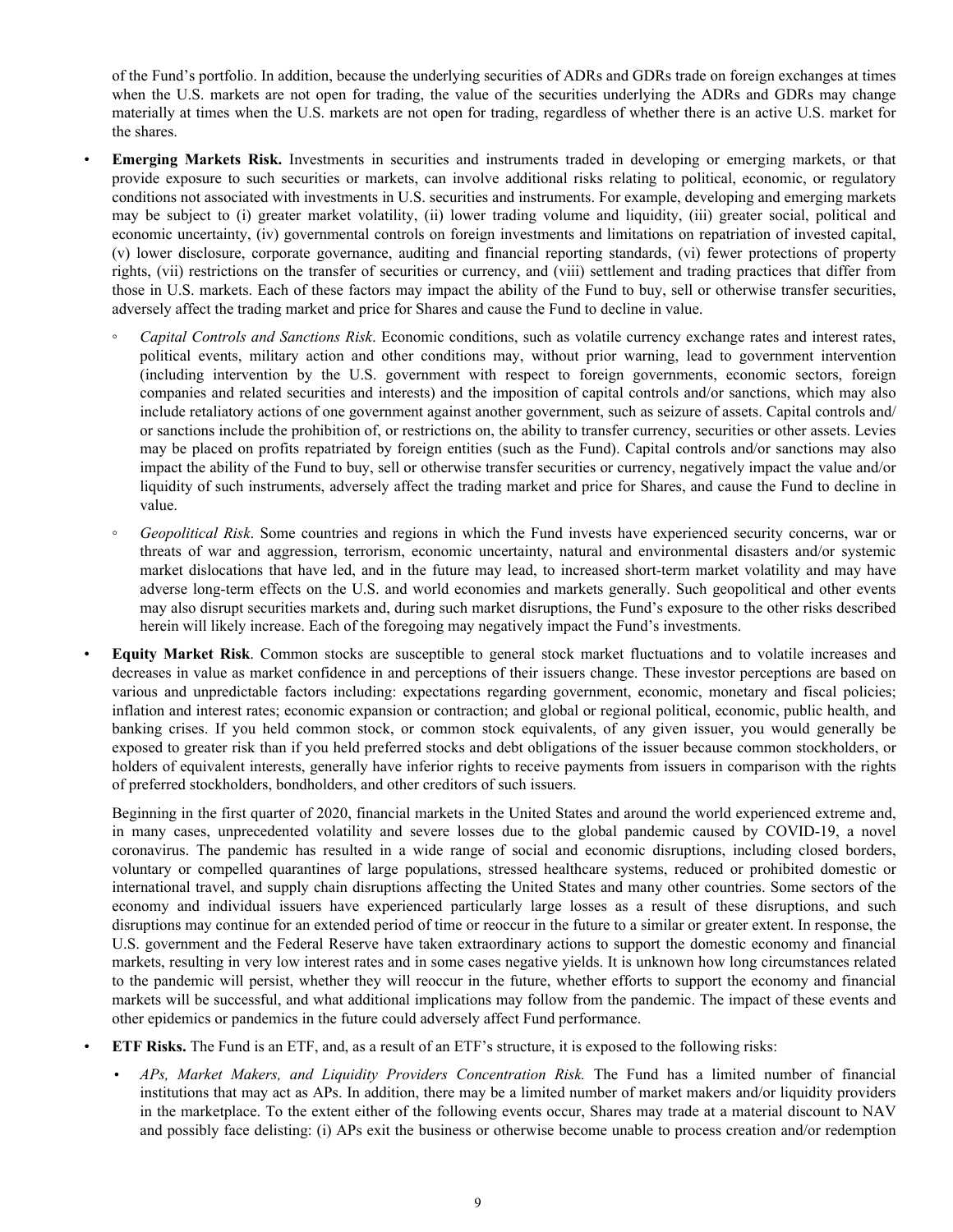orders and no other APs step forward to perform these services, or (ii) market makers and/or liquidity providers exit the business or significantly reduce their business activities and no other entities step forward to perform their functions.

- *Costs of Buying or Selling Shares.* Investors buying or selling Shares in the secondary market will pay brokerage commissions or other charges imposed by brokers, as determined by that broker. Brokerage commissions are often a fixed amount and may be a significant proportional cost for investors seeking to buy or sell relatively small amounts of Shares. In addition, secondary market investors will also incur the cost of the difference between the price at which an investor is willing to buy Shares (the "bid" price) and the price at which an investor is willing to sell Shares (the "ask" price). This difference in bid and ask prices is often referred to as the "spread" or "bid-ask spread." The bid-ask spread varies over time for Shares based on trading volume and market liquidity, and the spread is generally lower if Shares have more trading volume and market liquidity and higher if Shares have little trading volume and market liquidity. Further, a relatively small investor base in the Fund, asset swings in the Fund, and/or increased market volatility may cause increased bid-ask spreads. Due to the costs of buying or selling Shares, including bid-ask spreads, frequent trading of Shares may significantly reduce investment results and an investment in Shares may not be advisable for investors who anticipate regularly making small investments.
- *Shares May Trade at Prices Other Than NAV.* As with all ETFs, Shares may be bought and sold in the secondary market at market prices. Although it is expected that the market price of Shares will approximate the Fund's NAV, there may be times when the market price of Shares is more than the NAV intra-day (premium) or less than the NAV intra-day (discount) due to supply and demand of Shares or during periods of market volatility. This risk is heightened in times of market volatility, periods of steep market declines, and periods when there is limited trading activity for Shares in the secondary market, in which case such premiums or discounts may be significant. Because securities held by the Fund may trade on foreign exchanges that are closed when the Fund's primary listing exchange is open, the Fund is likely to experience premiums and discounts greater than those of domestic ETFs.
- *Trading*. Although Shares are listed for trading on the Exchange and may be listed or traded on U.S. and non-U.S. stock exchanges other than the Exchange, there can be no assurance that an active trading market for such Shares will develop or be maintained. Trading in Shares may be halted due to market conditions or for reasons that, in the view of the Exchange, make trading in Shares inadvisable. In addition, trading in Shares on the Exchange is subject to trading halts caused by extraordinary market volatility pursuant to Exchange "circuit breaker" rules, which temporarily halt trading on the Exchange when a decline in the S&P 500® Index during a single day reaches certain thresholds (*e.g.*, 7%, 13%, and 20%). Additional rules applicable to the Exchange may halt trading in Shares when extraordinary volatility causes sudden, significant swings in the market price of Shares. There can be no assurance that Shares will trade with any volume, or at all, on any stock exchange. In stressed market conditions, the liquidity of Shares may begin to mirror the liquidity of the Fund's underlying portfolio holdings, which can be significantly less liquid than Shares, and this could lead to differences between the market price of the Shares and the underlying value of those Shares.
- **Foreign Securities Risk***.* Investments in non-U.S. securities involve certain risks that may not be present with investments in U.S. securities. For example, investments in non-U.S. securities may be subject to risk of loss due to foreign currency fluctuations or to political or economic instability. There may be less information publicly available about a non-U.S. issuer than a U.S. issuer. Non-U.S. issuers may be subject to different accounting, auditing, financial reporting and investor protection standards than U.S. issuers. Investments in non-U.S. securities may be subject to withholding or other taxes and may be subject to additional trading, settlement, custodial, and operational risks. With respect to certain countries, there is the possibility of government intervention and expropriation or nationalization of assets. Because legal systems differ, there is also the possibility that it will be difficult to obtain or enforce legal judgments in certain countries. Since foreign exchanges may be open on days when the Fund does not price its Shares, the value of the securities in the Fund's portfolio may change on days when shareholders will not be able to purchase or sell the Fund's Shares. Conversely, Shares may trade on days when foreign exchanges are closed. Each of these factors can make investments in the Fund more volatile and potentially less liquid than other types of investments.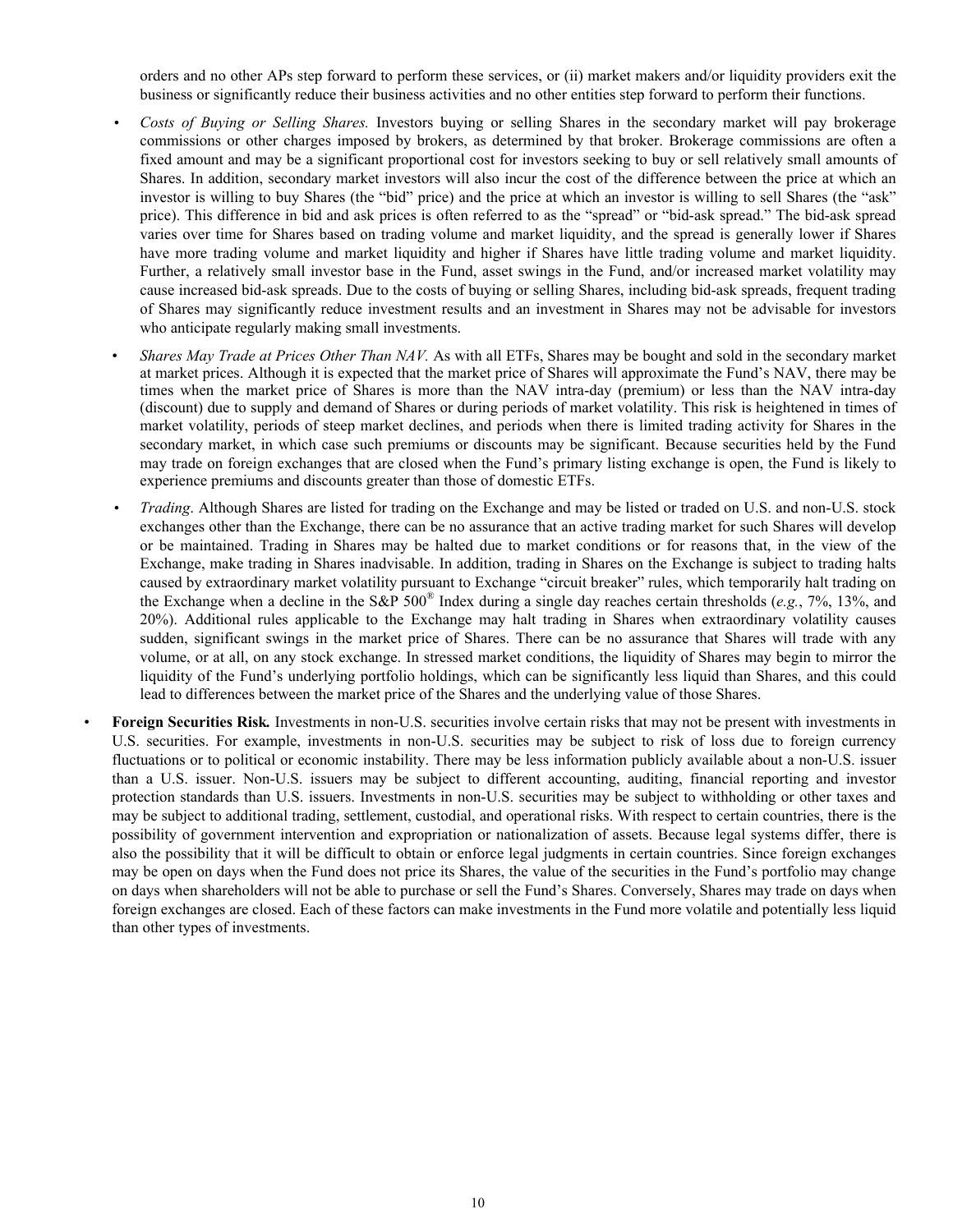- **Geographic Investment Risk.** To the extent that the Fund invests a significant portion of its assets in the securities of companies of a single country or region, it is more likely to be impacted by events or conditions affecting that country or region. For example, political and economic conditions and changes in regulatory, tax, or economic policy in a country could significantly affect the market in that country and in surrounding or related countries and have a negative impact on the Fund's performance. Currency developments or restrictions, political and social instability, and changing economic conditions have resulted in significant market volatility.
	- *Risks of Investing in China.* The Chinese economy is subject to a considerable degree of economic, political and social instability:
		- ∙ *Political and Social Risk:* The Chinese government is authoritarian and has periodically used force to suppress civil dissent. Disparities of wealth and the pace of economic liberalization may lead to social turmoil, violence and labor unrest. In addition, China continues to experience disagreements related to integration with Hong Kong and religious and nationalist disputes in Tibet and Xinjiang. There is also a greater risk in China than in many other countries of currency fluctuations, currency convertibility, interest rate fluctuations and higher rates of inflation as a result of internal social unrest or conflicts with other countries. Unanticipated political or social developments may result in sudden and significant investment losses. China's growing income inequality and worsening environmental conditions also are factors that may affect the Chinese economy. China is also vulnerable economically to the impact of a public health crisis, which could depress consumer demand, reduce economic output, and potentially lead to market closures, travel restrictions, and quarantines, all of which would negatively impact China's economy and could affect the economies of its trading partners.
		- ∙ *Government Control and Regulations:* The Chinese government has implemented significant economic reforms in order to liberalize trade policy, promote foreign investment in the economy, reduce government control of the economy and develop market mechanisms. There can be no assurance these reforms will continue or that they will be effective. Despite recent reform and privatizations, significant regulation of investment and industry is still pervasive, and the Chinese government may restrict foreign ownership of Chinese corporations and/or repatriate assets. Chinese markets generally continue to experience inefficiency, volatility and pricing anomalies that may be connected to governmental influence, a lack of publicly-available information and/or political and social instability.
		- *Economic Risk:* The Chinese economy has grown rapidly during the past several years and there is no assurance that this growth rate will be maintained. In fact, the Chinese economy may experience a significant slowdown as a result of, among other things, a deterioration in global demand for Chinese exports, as well as contraction in spending on domestic goods by Chinese consumers. In addition, China may experience substantial rates of inflation or economic recessions, which would have a negative effect on the economy and securities market. Delays in enterprise restructuring, slow development of well-functioning financial markets and widespread corruption have also hindered performance of the Chinese economy. China continues to receive substantial pressure from trading partners to liberalize official currency exchange rates. Chinese companies are subject to the risk that the U.S. government or other governments may sanction Chinese issuers or otherwise prohibit U.S. persons or funds from investing in certain Chinese issuers and a lack of transparency with respect to economic activity and transactions in China. Recent developments in relations between the United States and China have heightened concerns of increased tariffs and restrictions on trade between the two countries. It is unclear whether further tariffs and sanctions may be imposed or other escalating actions may be taken in the future.
		- *Expropriation Risk:* The Chinese government maintains a major role in economic policymaking, and investing in China involves risk of loss due to expropriation, nationalization, confiscation of assets and property, or the imposition of restrictions on foreign investments and on repatriation of capital invested.
		- *Hong Kong Political Risk:* Hong Kong reverted to Chinese sovereignty on July 1, 1997 as a Special Administrative Region (SAR) of the PRC under the principle of "one country, two systems." Although China is obligated to maintain the current capitalist economic and social system of Hong Kong through June 30, 2047, the continuation of economic and social freedoms enjoyed in Hong Kong is dependent on the government of China. Any attempt by China to tighten its control over Hong Kong's political, economic, legal or social policies may result in an adverse effect on Hong Kong's markets. In addition, the Hong Kong dollar trades at a fixed exchange rate in relation to (or, is "pegged" to) the U.S. dollar, which has contributed to the growth and stability of the Hong Kong economy. However, it is uncertain how long the currency peg will continue or what effect the establishment of an alternative exchange rate system would have on the Hong Kong economy. Because the Fund's NAV is denominated in U.S. dollars, the establishment of an alternative exchange rate system could result in a decline in the Fund's NAV.
		- *Risks of Investing in Taiwan:* Investments in Taiwanese issuers may subject the Fund to risks specific to Taiwan. Taiwan is a small island state with few raw material resources and limited land area and is reliant on imports for its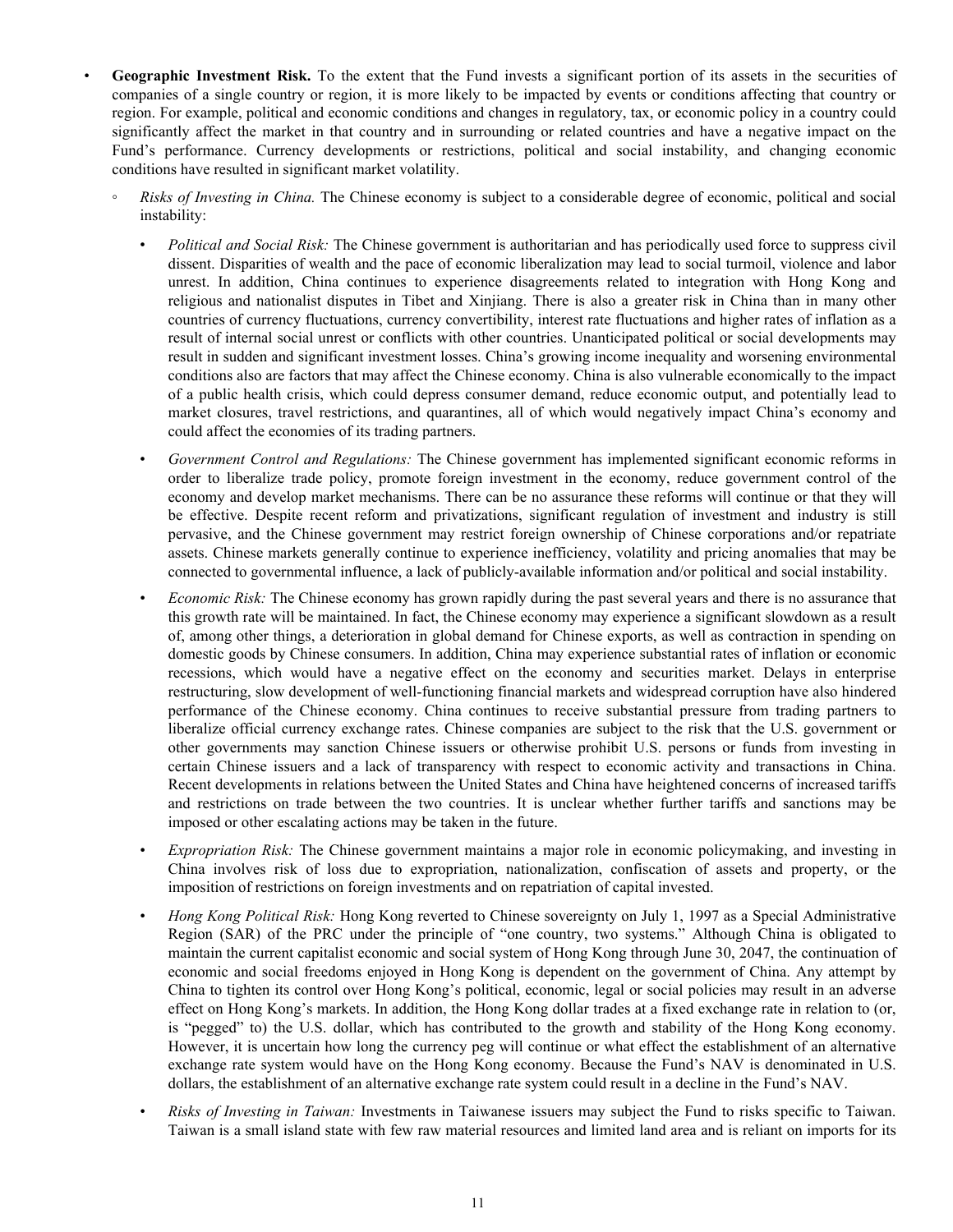commodity needs. Any fluctuations or shortages in the commodity markets could have a negative impact on the Taiwanese economy. Also, continued labor outsourcing may adversely affect the Taiwanese economy. Taiwan's economy is intricately linked with economies of Asian countries that have experienced over-extensions of credit, frequent and pronounced currency fluctuations, currency devaluations, currency repatriation, rising unemployment and fluctuations in inflation. The Taiwanese economy is dependent on the economies of Japan and China, as well as the United States, and negative changes in their economies or a reduction in purchases by any of them of Taiwanese products and services would likely have an adverse impact on the Taiwanese economy. Taiwan's geographic proximity to China and Taiwan's history of political contention with China have resulted in ongoing tensions with China, including the risk of war with China. These tensions may materially affect the Taiwanese economy and securities markets.

• **Index Provider Risk.** There is no assurance that the Index Provider, or any agents that act on its behalf, will compile the Index accurately, or that the Index will be determined, maintained, constructed, reconstituted, rebalanced, composed, calculated or disseminated accurately. The Adviser relies upon the Index Provider and its agents to compile, determine, maintain, construct, reconstitute, rebalance, compose, calculate (or arrange for an agent to calculate), and disseminate the Index accurately. Any losses or costs associated with errors made by the Index Provider or its agents generally will be borne by the Fund and its shareholders. To correct any such error, the Index Provider or its agents may carry out an unscheduled rebalance of the Index or other modification of Index constituents or weightings. When the Fund in turn rebalances its portfolio, any transaction costs and market exposure arising from such portfolio rebalancing will be borne by the Fund and its shareholders. Unscheduled rebalances also expose the Fund to additional tracking error risk. Errors in respect of the quality, accuracy, and completeness of the data used to compile the Index may occur from time to time and may not be identified and corrected by the Index Provider for a period of time or at all, particularly where the Index is less commonly used as a benchmark by funds or advisers. For example, during a period where the Index contains incorrect constituents, the Fund tracking the Index would have market exposure to such constituents and would be underexposed to the Index's other constituents. Such errors may negatively impact the Fund and its shareholders. The Index Provider and its agents rely on various sources of information to assess the criteria of issuers included in the Index, including information that may be based on assumptions and estimates. Neither the Fund nor the Adviser can offer assurances that the Index's calculation methodology or sources of information will provide an accurate assessment of included issuers.

#### • **Market Capitalization Risk**

- *Large-Capitalization Investing*. The securities of large-capitalization companies may be relatively mature compared to smaller companies and therefore subject to slower growth during times of economic expansion. Large-capitalization companies may also be unable to respond quickly to new competitive challenges, such as changes in technology and consumer tastes.
- *Mid-Capitalization Investing.* The securities of mid-capitalization companies may be more vulnerable to adverse issuer, market, political, or economic developments than securities of large-capitalization companies, but they may also be subject to slower growth than small-capitalization companies during times of economic expansion. The securities of midcapitalization companies generally trade in lower volumes and are subject to greater and more unpredictable price changes than large capitalization stocks or the stock market as a whole, but they may also be nimbler and more responsive to new challenges than large-capitalization companies. Some mid-capitalization companies have limited product lines, markets, financial resources, and management personnel and tend to concentrate on fewer geographical markets relative to large-capitalization companies.
- *Small-Capitalization Investing.* The securities of small-capitalization companies may be more vulnerable to adverse issuer, market, political, or economic developments than securities of larger-capitalization companies. The securities of small-capitalization companies generally trade in lower volumes and are subject to greater and more unpredictable price changes than larger capitalization stocks or the stock market as a whole. Some small capitalization companies have limited product lines, markets, and financial and managerial resources and tend to concentrate on fewer geographical markets relative to larger capitalization companies. There is typically less publicly available information concerning smaller-capitalization companies than for larger, more established companies. Small-capitalization companies also may be particularly sensitive to changes in interest rates, government regulation, borrowing costs and earnings.
- **New Fund Risk.** The Fund is a recently organized investment company with no operating history. As a result, prospective investors have no track record or history on which to base their investment decision.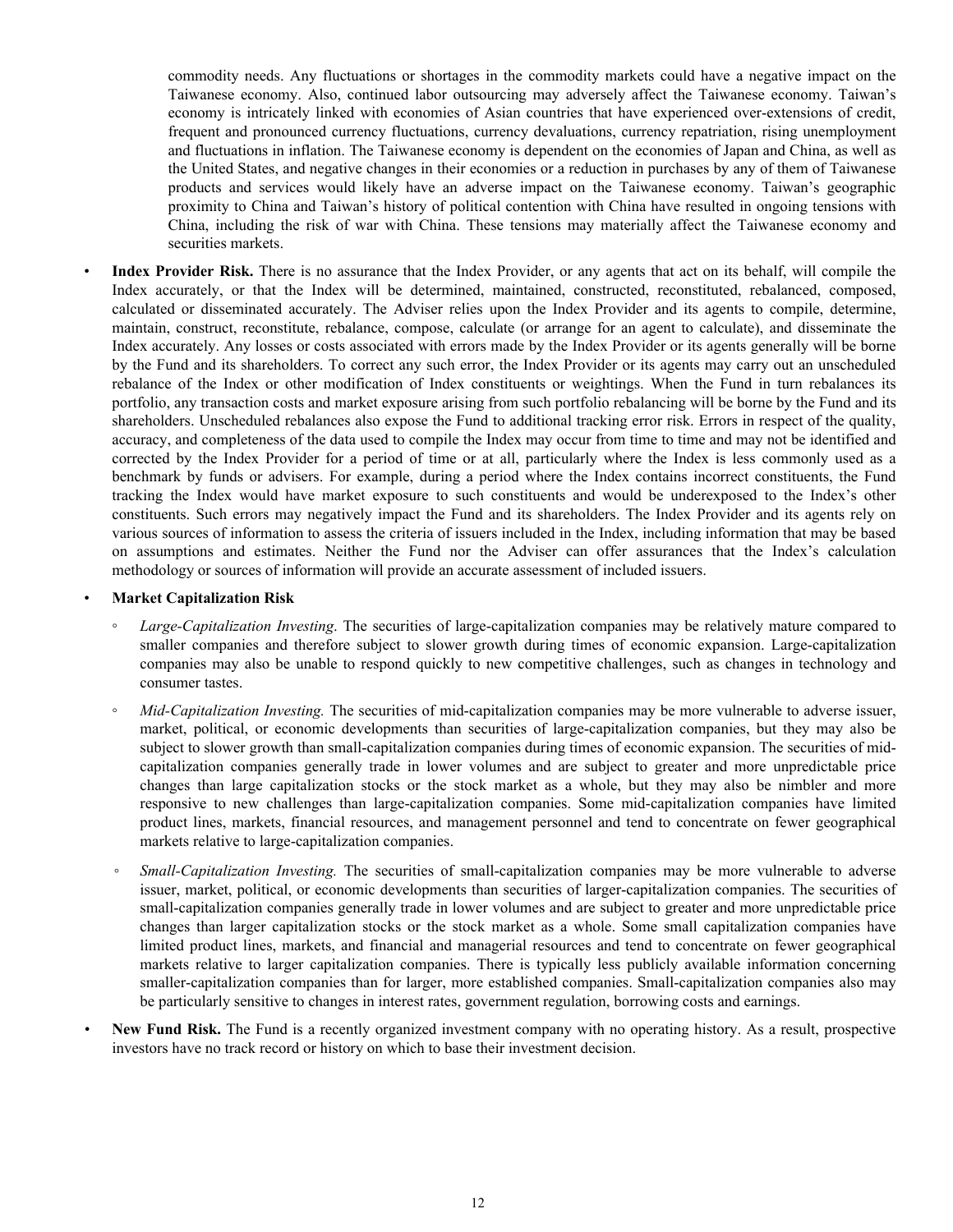- <span id="page-14-0"></span>*•* **Non-Diversification Risk.** The Fund is considered to be non-diversified, which means that it may invest more of its assets in the securities of a single issuer or a smaller number of issuers than if it were a diversified fund. As a result, the Fund may be more exposed to the risks associated with and developments affecting an individual issuer or a smaller number of issuers than a fund that invests more widely. This may increase the Fund's volatility and cause the performance of a relatively smaller number of issuers to have a greater impact on the Fund's performance. However, the Fund intends to satisfy the diversification requirements for qualifying as a regulated investment company (a "RIC") under Subchapter M of the Internal Revenue Code of 1986, as amended (the "Code").
- **Passive Investment Risk.** The Fund invests in the securities included in, or representative of, the Index regardless of their investment merit. The Fund does not attempt to outperform the Index or take defensive positions in declining markets. As a result, the Fund's performance may be adversely affected by a general decline in the market segments relating to the Index. The returns from the types of securities in which the Fund invests may underperform returns from the various general securities markets or different asset classes. This may cause the Fund to underperform other investment vehicles that invest in different asset classes. Different types of securities (for example, large-, mid- and small-capitalization stocks) tend to go through cycles of doing better – or worse – than the general securities markets. In the past, these periods have lasted for as long as several years.
- **Portfolio Turnover Risk.** The Fund may trade all or a significant portion of the securities in its portfolio in connection with each rebalance and reconstitution of its Index. A high portfolio turnover rate increases transaction costs, which may increase the Fund's expenses. Frequent trading may also cause adverse tax consequences for investors in the Fund due to an increase in short-term capital gains.
- **Tax Risk.** To qualify for the favorable tax treatment generally available to RICs, the Fund must satisfy, among other requirements described in the SAI, certain diversification requirements. In particular, at the close of each quarter of the Fund's taxable year: (A) at least 50% of the value of its total assets must be represented by cash and cash items, U.S. government securities, securities of other RICs and other securities, with such other securities limited, in respect to any one issuer, to an amount not greater than 5% of the value of the Fund's total assets and that does not represent more than 10% of the outstanding voting securities of such issuer, including the equity securities of a qualified publicly traded partnership, and (B) not more than 25% of the value of its total assets is invested, including through corporations in which the Fund owns a 20% or more voting stock interest, in the securities (other than U.S. government securities or securities of other RICs) of any one issuer or the securities (other than the securities of another RIC) of two or more issuers that the Fund controls and which are engaged in the same or similar trades or businesses or related trades or businesses, or the securities of one or more qualified publicly traded partnerships. While the weighting of the Index is not inconsistent with these rules, given the concentration of the Index in a relatively small number of securities, it may not always be possible for the Fund to fully implement a replication strategy or a representative sampling strategy while satisfying these diversification requirements. The Fund's efforts to satisfy the diversification requirements may affect the Fund's execution of their investment strategy and may cause the Fund's return to deviate from that of the Index, and the Fund's efforts to replicate or represent the Index may cause it inadvertently to fail to satisfy the diversification requirements. If the Fund were to fail to satisfy the diversification requirements, it could be eligible for relief provisions if the failure is due to reasonable cause and not willful neglect and if a penalty tax is paid with respect to each failure to satisfy the applicable requirements. Additionally, relief is provided for certain *de minimis* failures of the diversification requirements where the Fund corrects the failure within a specified period. If the Fund were to fail to qualify as a RIC for a tax year, and the relief provisions are not available, it would be taxed in the same manner as an ordinary corporation, and distributions to its shareholders would not be deductible by the Fund in computing its taxable income. In such case, the Fund's shareholders would be taxed as if they received ordinary dividends, although corporate shareholders could be eligible for the dividends received deduction (subject to certain limitations) and individuals may be able to benefit from the lower tax rates available to qualified dividend income. In addition, the Fund could be required to recognize unrealized gains, pay substantial taxes and interest, and make substantial distributions before requalifying as a RIC.
- **Tracking Error Risk.** As with all index funds, the performance of the Fund and the Index may differ from each other for a variety of reasons. For example, the Fund incurs operating expenses and portfolio transaction costs not incurred by the Index. In addition, the Fund may not be fully invested in the securities of the Index at all times or may hold securities not included in the Index.

#### **PORTFOLIO HOLDINGS INFORMATION**

Information about the Fund's daily portfolio holdings is available at www.usglobaletfs.com. A complete description of the Fund's policies and procedures with respect to the disclosure of the Fund's portfolio holdings is available in the Fund's Statement of Additional Information ("SAI").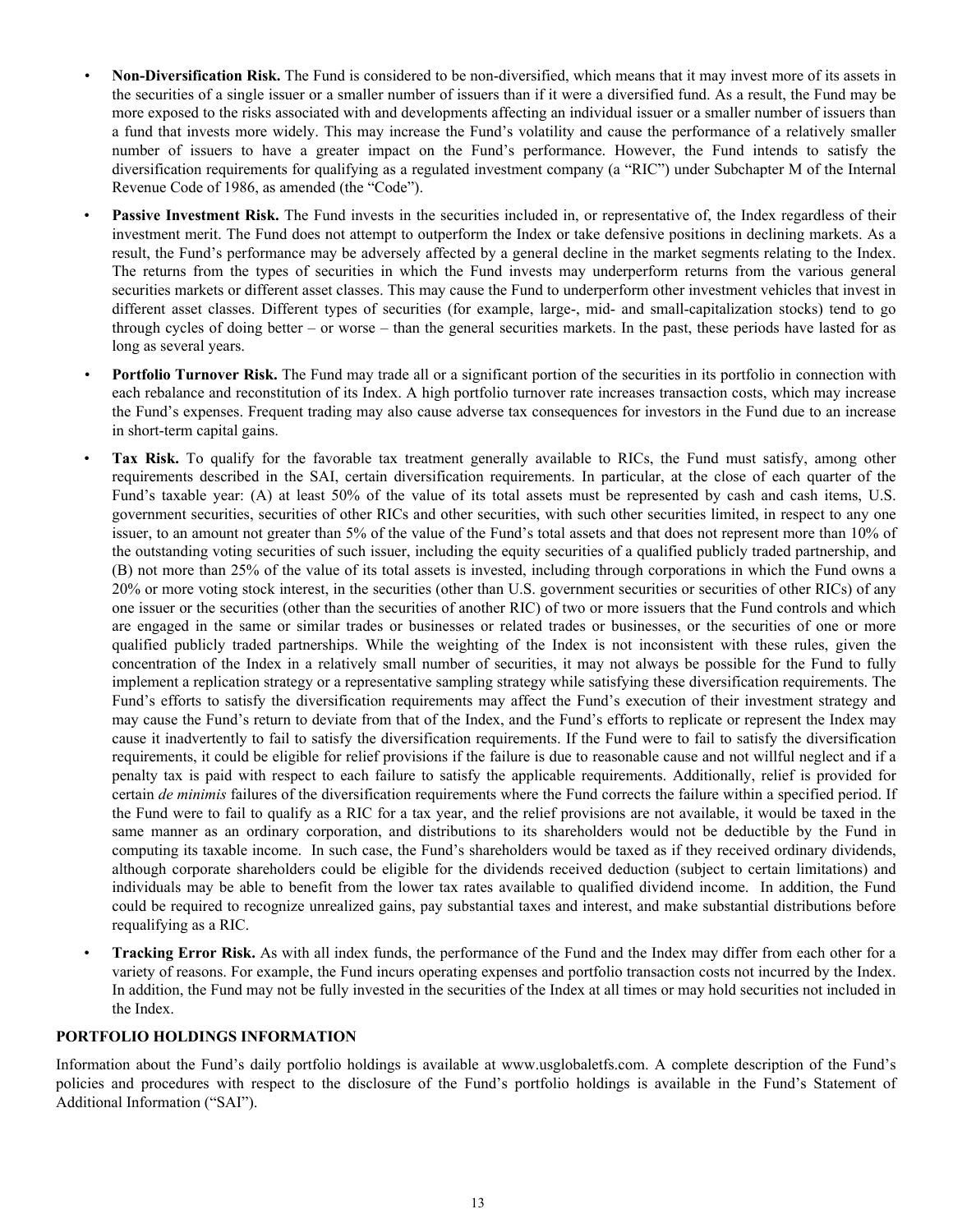#### <span id="page-15-0"></span>**MANAGEMENT**

#### **Investment Adviser**

Pursuant to an investment advisory agreement between the Trust, on behalf of the Fund, and U.S. Global Investors, Inc. (the "Adviser") (the "Advisory Agreement"), the Adviser manages and supervises the investment operations and business affairs of the Fund. The Adviser also furnishes the Fund with office space and certain administrative services and provides personnel needed to fulfill its obligations under the Advisory Agreement. For the services it provides to the Fund, the Fund pays the Adviser a management fee, which is calculated daily and paid monthly, at an annual rate of 0.60% of the Fund's average daily net assets.

#### *Fund Expenses*

The Fund is responsible for its own operating expenses. However, pursuant to an operating expense limitation agreement between the Adviser and the Fund, the Adviser has agreed to waive its management fees and/or reimburse expenses to ensure that the total amount of the Fund's operating expenses (excluding Excludable Expenses) does not exceed 0.60% for the first \$100 million of the Fund's average daily net assets and 0.70% for net assets greater than \$100 million. To the extent the Fund incurs Excludable Expenses, Total Annual Fund Operating Expenses After Fee Waiver and/or Expense Reimbursement will exceed the applicable expense limitation. The Adviser may request recoupment of previously waived fees and paid expenses from the Fund for up to three years from the date such fees and expenses were waived or paid, subject to the operating expense limitation agreement, if such reimbursement will not cause the Fund's total expense ratio to exceed the lesser of: (1) the expense limitation in place at the time of the waiver and/or expense payment; or (2) the expense limitation in place at the time of the recoupment. The Fund must pay its current ordinary operating expenses before the Adviser is entitled to any recoupment of management fees and/or expenses. This operating expense limitation agreement is in effect through at least April 30, 2023, and may be terminated only by, or with the consent of, the Board of Trustees.

The Adviser has managed various investment portfolios for clients since 1968, including other investment companies. The Adviser is a Texas corporation and is located at 7900 Callaghan Road, San Antonio, Texas 78229.

The basis for the Board's approval of the Fund's Advisory Agreement will be available in the Fund's Annual Report to Shareholders for the period ended December 31, 2021.

#### **Portfolio Managers**

The Fund is managed by a team consisting of the following individuals, each of whom is equally responsible for the day to day management of the Fund's portfolio. Frank E. Holmes has served as Chief Executive Officer and Director for the Adviser since 1989. Ralph P. Aldis, CFA, has been a Portfolio Manager for the Adviser since 2001.

The Fund's SAI provides additional information about the Portfolio Managers' compensation structure, other accounts managed by the Portfolio Managers, and the Portfolio Managers' ownership of Shares.

### **HOW TO BUY AND SELL SHARES**

The Fund issues and redeems Shares at NAV only in Creation Units. Only APs may acquire Shares directly from the Fund, and only APs may tender their Shares for redemption directly to the Fund, at NAV. APs must be a member or participant of a clearing agency registered with the SEC and must execute a Participant Agreement that has been agreed to by the Distributor (defined below), and that has been accepted by the Fund's transfer agent, with respect to purchases and redemptions of Creation Units. Once created, Shares trade in the secondary market in quantities less than a Creation Unit.

Most investors buy and sell Shares in secondary market transactions through brokers. Shares are listed for trading on the secondary market on the Exchange and can be bought and sold throughout the trading day like other publicly traded securities.

When buying or selling Shares through a broker, you will incur customary brokerage commissions and charges, and you may pay some or all of the bid-ask spread on your transactions. In addition, because secondary market transactions occur at market prices, you may pay more than NAV when you buy Shares and receive less than NAV when you sell those Shares.

#### **Book Entry**

Shares are held in book-entry form, which means that no stock certificates are issued. The Depository Trust Company ("DTC") or its nominee is the record owner of all outstanding Shares.

Investors owning Shares are beneficial owners as shown on the records of DTC or its participants. DTC serves as the securities depository for all Shares. DTC's participants include securities brokers and dealers, banks, trust companies, clearing corporations and other institutions that directly or indirectly maintain a custodial relationship with DTC. As a beneficial owner of Shares, you are not entitled to receive physical delivery of stock certificates or to have Shares registered in your name, and you are not considered a registered owner of Shares. Therefore, to exercise any right as an owner of Shares, you must rely upon the procedures of DTC and its participants. These procedures are the same as those that apply to any other securities that you hold in book entry or "street name" through your brokerage account.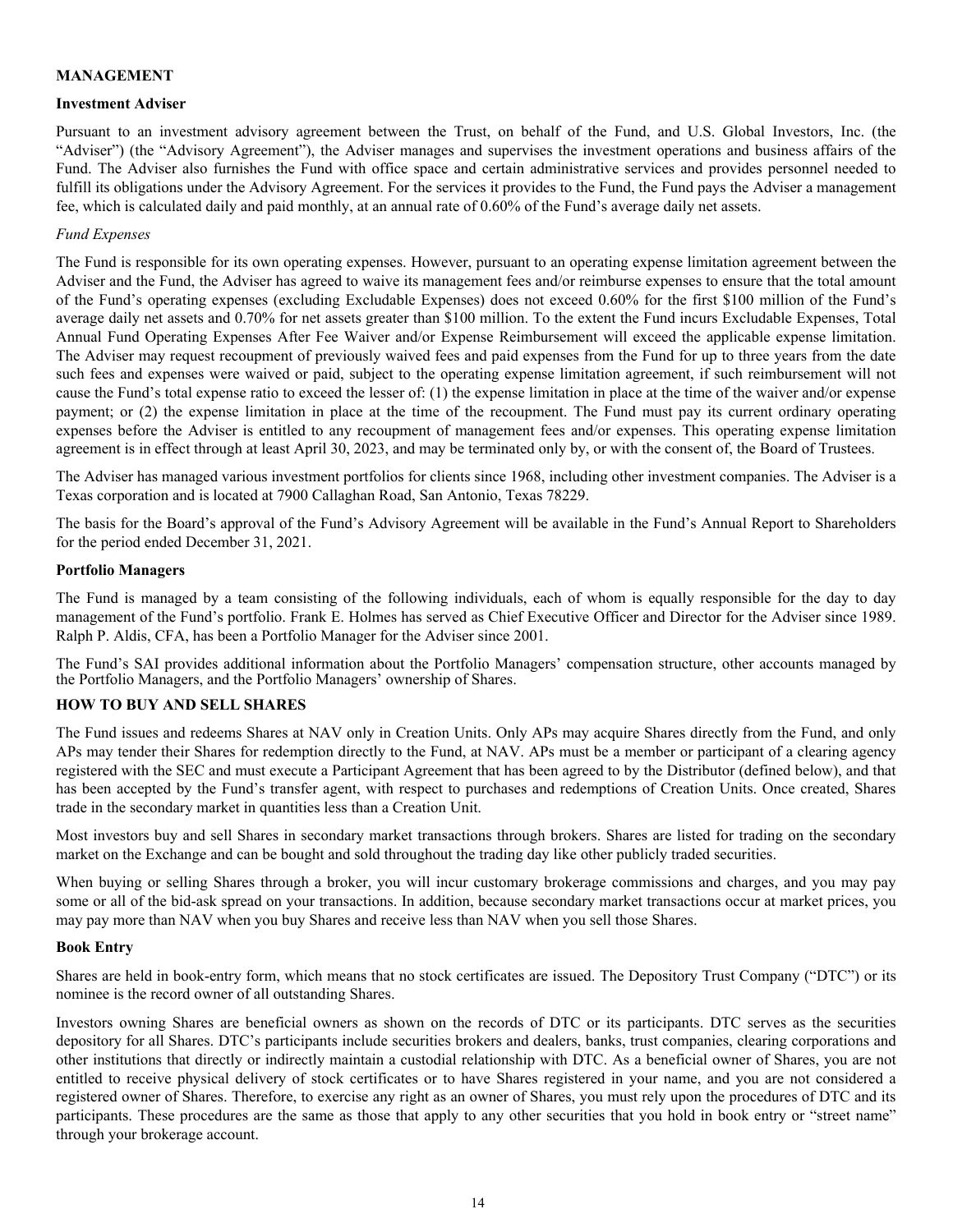#### <span id="page-16-0"></span>**Frequent Purchases and Redemptions of Shares**

The Fund imposes no restrictions on the frequency of purchases and redemptions of Shares. In determining not to approve a written, established policy, the Board evaluated the risks of market timing activities by Fund shareholders. Purchases and redemptions by APs, who are the only parties that may purchase or redeem Shares directly with the Fund, are an essential part of the ETF process and help keep Share trading prices in line with NAV. As such, the Fund accommodates frequent purchases and redemptions by APs. However, the Board has also determined that frequent purchases and redemptions for cash may increase tracking error and portfolio transaction costs and may lead to the realization of capital gains. To minimize these potential consequences of frequent purchases and redemptions, the Fund employs fair value pricing and may impose transaction fees on purchases and redemptions of Creation Units to cover the custodial and other costs incurred by the Fund in effecting trades. In addition, the Fund and the Adviser reserve the right to reject any purchase order at any time.

#### **Determination of Net Asset Value**

The Fund's NAV is calculated as of the scheduled close of regular trading on the New York Stock Exchange ("NYSE"), generally 4:00 p.m. Eastern time, each day the NYSE is open for business. The NAV is calculated by dividing the Fund's net assets by its Shares outstanding.

In calculating its NAV, the Fund generally values its assets on the basis of market quotations, last sale prices, or estimates of value furnished by a pricing service or brokers who make markets in such instruments. If such information is not available for a security held by the Fund or is determined to be unreliable, the security will be valued at fair value estimates under guidelines established by the Board (as described below).

In calculating its NAV, the Fund generally values equity securities traded on any recognized U.S. or non-U.S. exchange at the last sale price or official closing price on the exchange or system on which they are principally traded. In addition, the Fund may invest in money market funds that are valued at their NAV per share.

#### **Fair Value Pricing**

The Board has adopted procedures and methodologies to fair value Fund securities whose market prices are not "readily available" or are deemed to be unreliable. For example, such circumstances may arise when: (i) a security has been de-listed or has had its trading halted or suspended; (ii) a security's primary pricing source is unable or unwilling to provide a price; (iii) a security's primary trading market is closed during regular market hours; or (iv) a security's value is materially affected by events occurring after the close of the security's primary trading market. Generally, when fair valuing a security, the Fund will take into account all reasonably available information that may be relevant to a particular valuation including, but not limited to, fundamental analytical data regarding the issuer, information relating to the issuer's business, recent trades or offers of the security, general and/or specific market conditions and the specific facts giving rise to the need to fair value the security. Fair value determinations are made in good faith and in accordance with the fair value methodologies included in the Board-adopted valuation procedures. Due to the subjective and variable nature of fair value pricing, there can be no assurance that the Adviser will be able to obtain the fair value assigned to the security upon the sale of such security.

#### **Investments by Registered Investment Companies**

Section  $12(d)(1)$  of the 1940 Act restricts investments by registered investment companies in the securities of other investment companies, including Shares. Registered investment companies are permitted to invest in the Fund beyond the limits set forth in section  $12(d)(1)$  subject to certain terms and conditions set forth in a rule under the 1940 Act, including that such investment companies enter into an agreement with the Fund.

#### **Delivery of Shareholder Documents – Householding**

Householding is an option available to certain investors of the Fund. Householding is a method of delivery, based on the preference of the individual investor, in which a single copy of certain shareholder documents can be delivered to investors who share the same address, even if their accounts are registered under different names. Householding for the Fund is available through certain brokerdealers. If you are interested in enrolling in householding and receiving a single copy of prospectuses and other shareholder documents, please contact your broker-dealer. If you are currently enrolled in householding and wish to change your householding status, please contact your broker-dealer.

#### **DIVIDENDS, DISTRIBUTIONS AND TAXES**

#### **Dividends and Distributions**

The Fund intends to pay out dividends, if any, and distribute any net realized capital gains to its shareholders at least annually. The Fund will declare and pay capital gain distributions, if any, in cash. Distributions in cash may be reinvested automatically in additional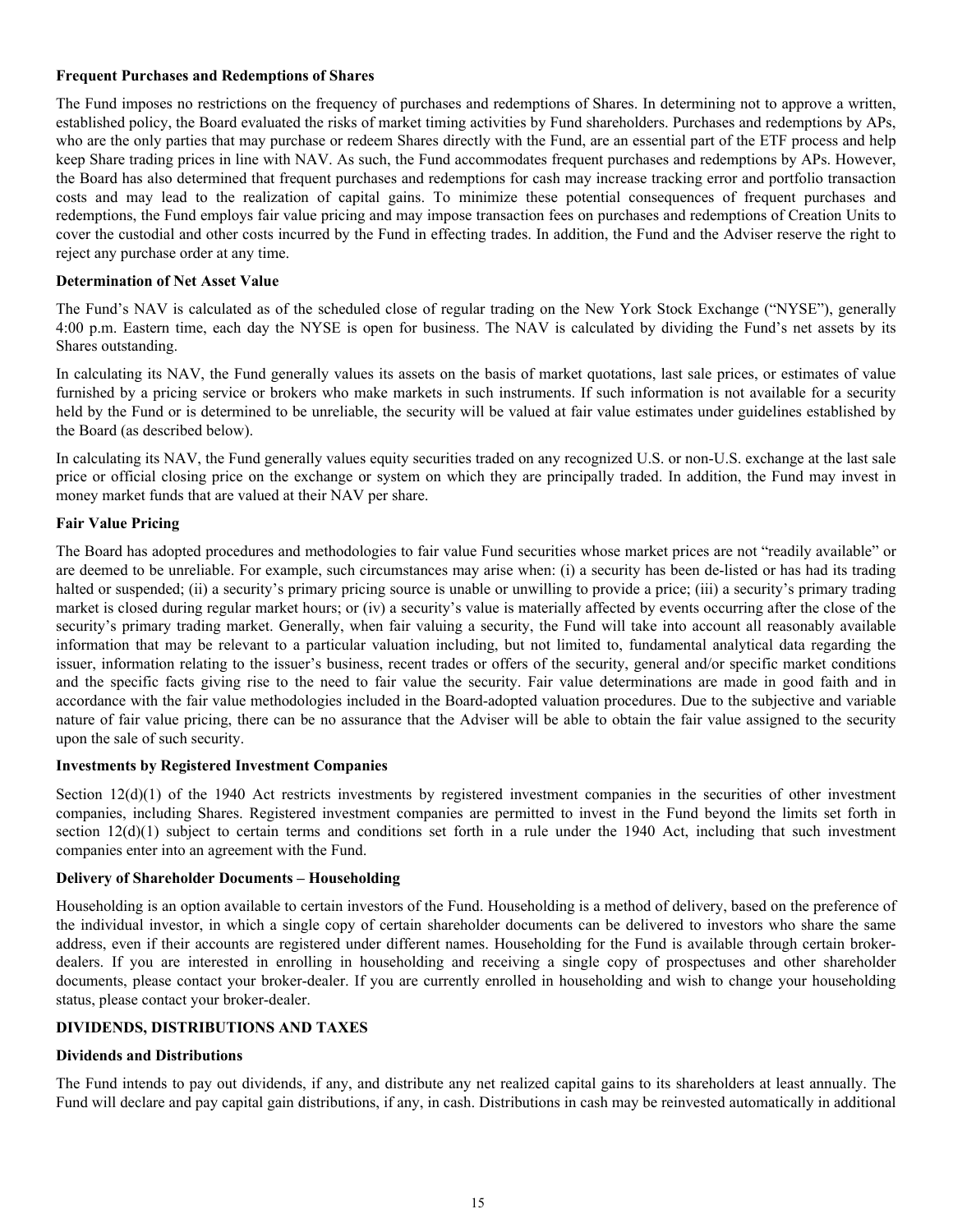<span id="page-17-0"></span>whole Shares only if the broker through whom you purchased Shares makes such option available. Your broker is responsible for distributing the income and capital gain distributions to you.

#### **Taxes**

The following discussion is a summary of some important U.S. federal income tax considerations generally applicable to investments in the Fund. Your investment in the Fund may have other tax implications. Please consult your tax advisor about the tax consequences of an investment in Shares, including the possible application of foreign, state, and local tax laws.

The Fund intends to elect and qualify each year for treatment as a regulated investment company ("RIC") under the Code. If it meets certain minimum distribution requirements, a RIC is not subject to tax at the fund level on income and gains from investments that are timely distributed to shareholders. However, the Fund's failure to qualify as a RIC or to meet minimum distribution requirements would result (if certain relief provisions were not available) in fund-level taxation and, consequently, a reduction in income available for distribution to shareholders.

Unless your investment in Shares is made through a tax-exempt entity or tax-advantaged account, such as an IRA plan, you need to be aware of the possible tax consequences when the Fund makes distributions, when you sell your Shares listed on the Exchange, and when you purchase or redeem Creation Units (APs only).

#### **Taxes on Distributions**

The Fund intends to distribute, at least annually, substantially all of its net investment income and net capital gains. For federal income tax purposes, distributions of investment income are generally taxable as ordinary income or qualified dividend income. Taxes on distributions of capital gains (if any) are determined by how long the Fund owned the investments that generated them, rather than how long a shareholder has owned his or her Shares. Sales of assets held by the Fund for more than one year generally result in longterm capital gains and losses, and sales of assets held by the Fund for one year or less generally result in short-term capital gains and losses. Distributions of the Fund's net capital gain (the excess of net long-term capital gains over net short-term capital losses) that are reported by the Fund as capital gain dividends ("Capital Gain Dividends") will be taxable as long-term capital gains, which for noncorporate shareholders are subject to tax at reduced rates of up to 20% (lower rates apply to individuals in lower tax brackets). Distributions of short-term capital gain will generally be taxable as ordinary income. Dividends and distributions are generally taxable to you whether you receive them in cash or reinvest them in additional Shares.

Distributions reported by the Fund as "qualified dividend income" are generally taxed to non-corporate shareholders at rates applicable to long-term capital gains, provided holding period and other requirements are met. "Qualified dividend income" generally is income derived from dividends paid by U.S. corporations or certain foreign corporations that are either incorporated in a U.S. possession or eligible for tax benefits under certain U.S. income tax treaties. In addition, dividends that the Fund received in respect of stock of certain foreign corporations may be qualified dividend income if that stock is readily tradable on an established U.S. securities market. Dividends received by the Fund from an ETF or underlying fund taxable as a RIC may be treated as qualified dividend income generally only to the extent so reported by such ETF or underlying fund. Corporate shareholders may be entitled to a dividends received deduction for the portion of dividends they receive from the Fund that are attributable to dividends received by the Fund from U.S. corporations, subject to certain limitations.

Shortly after the close of each calendar year, you will be informed of the amount and character of any distributions received from the Fund.

U.S. individuals with income exceeding specified thresholds are subject to a 3.8% tax on all or a portion of their "net investment income," which includes interest, dividends, and certain capital gains (generally including capital gains distributions and capital gains realized on the sale of Shares). This 3.8% tax also applies to all or a portion of the undistributed net investment income of certain shareholders that are estates and trusts.

In general, your distributions are subject to federal income tax for the year in which they are paid. Certain distributions paid in January, however, may be treated as paid on December 31 of the prior year. Distributions are generally taxable even if they are paid from income or gains earned by the Fund before your investment (and thus were included in the Shares' NAV when you purchased your Shares).

You may wish to avoid investing in the Fund shortly before a dividend or other distribution, because such a distribution will generally be taxable even though it may economically represent a return of a portion of your investment.

If the Fund's distributions exceed its earnings and profits, all or a portion of the distributions made for a taxable year may be recharacterized as a return of capital to shareholders. A return of capital distribution will generally not be taxable, but will reduce each shareholder's cost basis in Shares and result in a higher capital gain or lower capital loss when the Shares are sold. After a shareholder's basis in Shares has been reduced to zero, distributions in excess of earnings and profits in respect of those Shares will be treated as gain from the sale of the Shares.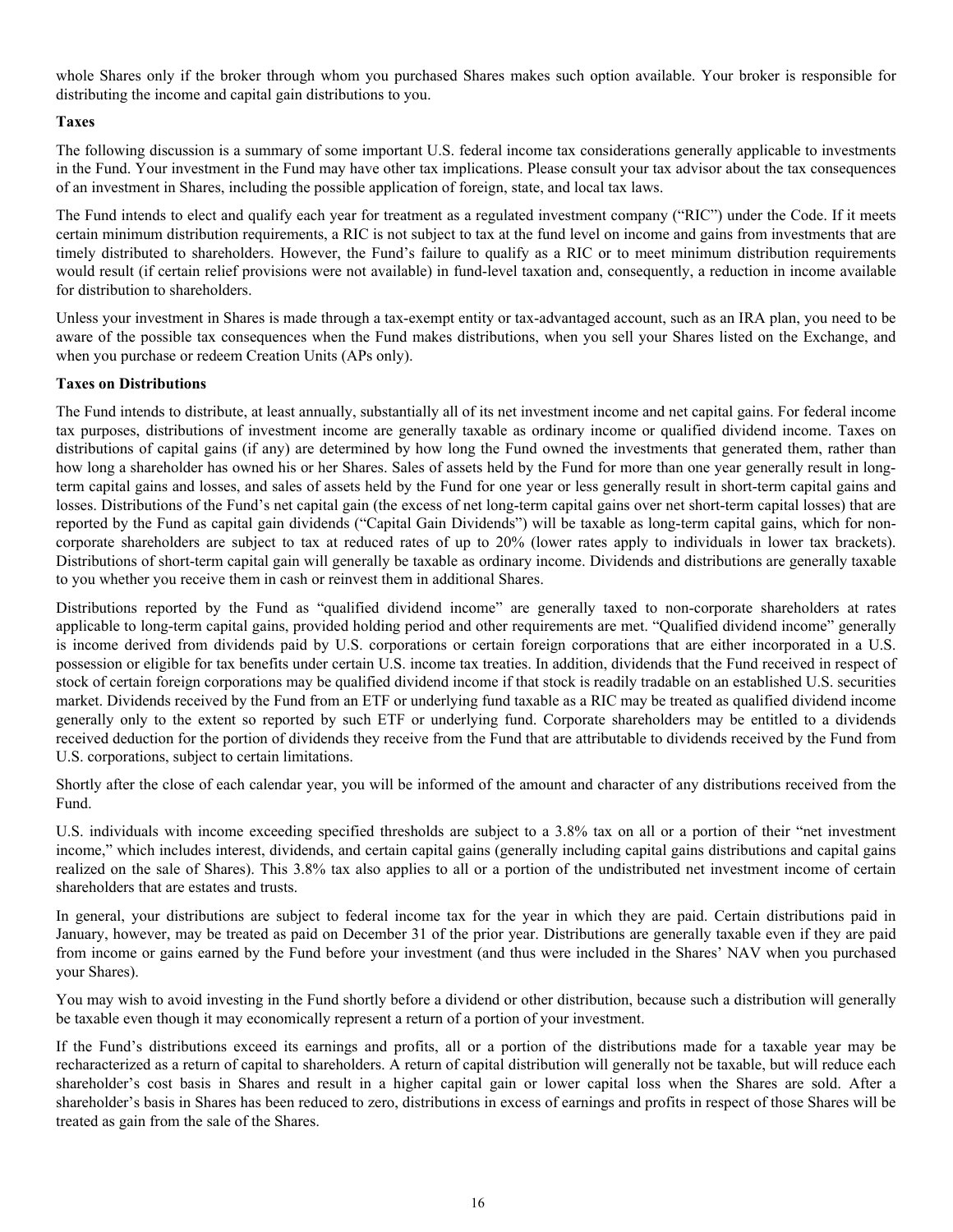<span id="page-18-0"></span>If you are neither a resident nor a citizen of the United States or if you are a foreign entity, distributions (other than Capital Gain Dividends) paid to you by the Fund will generally be subject to a U.S. withholding tax at the rate of 30%, unless a lower treaty rate applies. Gains from the sale or other disposition of your Shares generally are not subject to U.S. taxation, unless you are a nonresident alien individual who is physically present in the U.S. for 183 days or more per year. The Fund may, under certain circumstances, report all or a portion of a dividend as an "interest-related dividend" or a "short-term capital gain dividend," which would generally be exempt from this 30% U.S. withholding tax, provided certain other requirements are met. Different tax consequences may result if you are a foreign shareholder engaged in a trade or business within the United States or if a tax treaty applies.

Under legislation generally known as "FATCA" (the Foreign Account Tax Compliance Act), the Fund is required to withhold 30% of certain ordinary dividends it pays to shareholders that are foreign entities and that fail to meet prescribed information reporting or certification requirements.

The Fund (or a financial intermediary, such as a broker, through which a shareholder owns Shares) generally is required to withhold and remit to the U.S. Treasury a percentage of the taxable distributions and sale or redemption proceeds paid to any shareholder who fails to properly furnish a correct taxpayer identification number, who has underreported dividend or interest income, or who fails to certify that he, she or it is not subject to such withholding.

#### **Taxes When Shares are Sold on the Exchange**

Any capital gain or loss realized upon a sale of Shares generally is treated as a long-term capital gain or loss if Shares have been held for more than one year and as a short-term capital gain or loss if Shares have been held for one year or less. However, any capital loss on a sale of Shares held for six months or less is treated as long-term capital loss to the extent of Capital Gain Dividends paid with respect to such Shares. Any loss realized on a sale will be disallowed to the extent Shares of the Fund are acquired, including through reinvestment of dividends, within a 61-day period beginning 30 days before and ending 30 days after the disposition of Shares. The ability to deduct capital losses may be limited.

The cost basis of Shares of the Fund acquired by purchase will generally be based on the amount paid for the Shares and then may be subsequently adjusted for other applicable transactions as required by the Code. The difference between the selling price and the cost basis of Shares generally determines the amount of the capital gain or loss realized on the sale or exchange of Shares. Contact the broker through whom you purchased your Shares to obtain information with respect to the available cost basis reporting methods and elections for your account.

#### **Taxes on Purchases and Redemptions of Creation Units**

An AP having the U.S. dollar as its functional currency for U.S. federal income tax purposes who exchanges securities for Creation Units generally recognizes a gain or a loss. The gain or loss will be equal to the difference between the value of the Creation Units at the time of the exchange and the exchanging AP's aggregate basis in the securities delivered, plus the amount of any cash paid for the Creation Units. An AP who exchanges Creation Units for securities will generally recognize a gain or loss equal to the difference between the exchanging AP's basis in the Creation Units and the aggregate U.S. dollar market value of the securities received, plus any cash received for such Creation Units. The Internal Revenue Service may assert, however, that a loss that is realized upon an exchange of securities for Creation Units may not be currently deducted under the rules governing "wash sales" (for an AP who does not mark-to-market their holdings), or on the basis that there has been no significant change in economic position. APs exchanging securities should consult their own tax advisor with respect to whether wash sale rules apply and when a loss might be deductible.

Any gain or loss realized upon a creation or redemption of Creation Units will be treated as capital or ordinary gain or loss, depending on the circumstances. Any capital gain or loss realized upon redemption of Creation Units is generally treated as long-term capital gain or loss if Shares have been held for more than one year and as a short-term capital gain or loss if Shares have been held for one year or less.

The Fund may include a payment of cash in addition to, or in place of, the delivery of a basket of securities upon the redemption of Creation Units. The Fund may sell portfolio securities to obtain the cash needed to distribute redemption proceeds. This may cause the Fund to recognize investment income and/or capital gains or losses that it might not have recognized if it had completely satisfied the redemption in-kind. As a result, the Fund may be less tax efficient if it includes such a cash payment in the proceeds paid upon the redemption of Creation Units.

#### **Foreign Investments by the Fund**

Interest and other income received by the Fund with respect to foreign securities may give rise to withholding and other taxes imposed by foreign countries. Tax conventions between certain countries and the United States may reduce or eliminate such taxes. If as of the close of a taxable year more than 50% of the value of the Fund's assets consists of certain foreign stock or securities, the Fund will be eligible to elect to "pass through" to investors the amount of foreign income and similar taxes (including withholding taxes) paid by the Fund during that taxable year. This means that investors would be considered to have received as additional income their respective Shares of such foreign taxes, but may be entitled to either a corresponding tax deduction in calculating taxable income, or,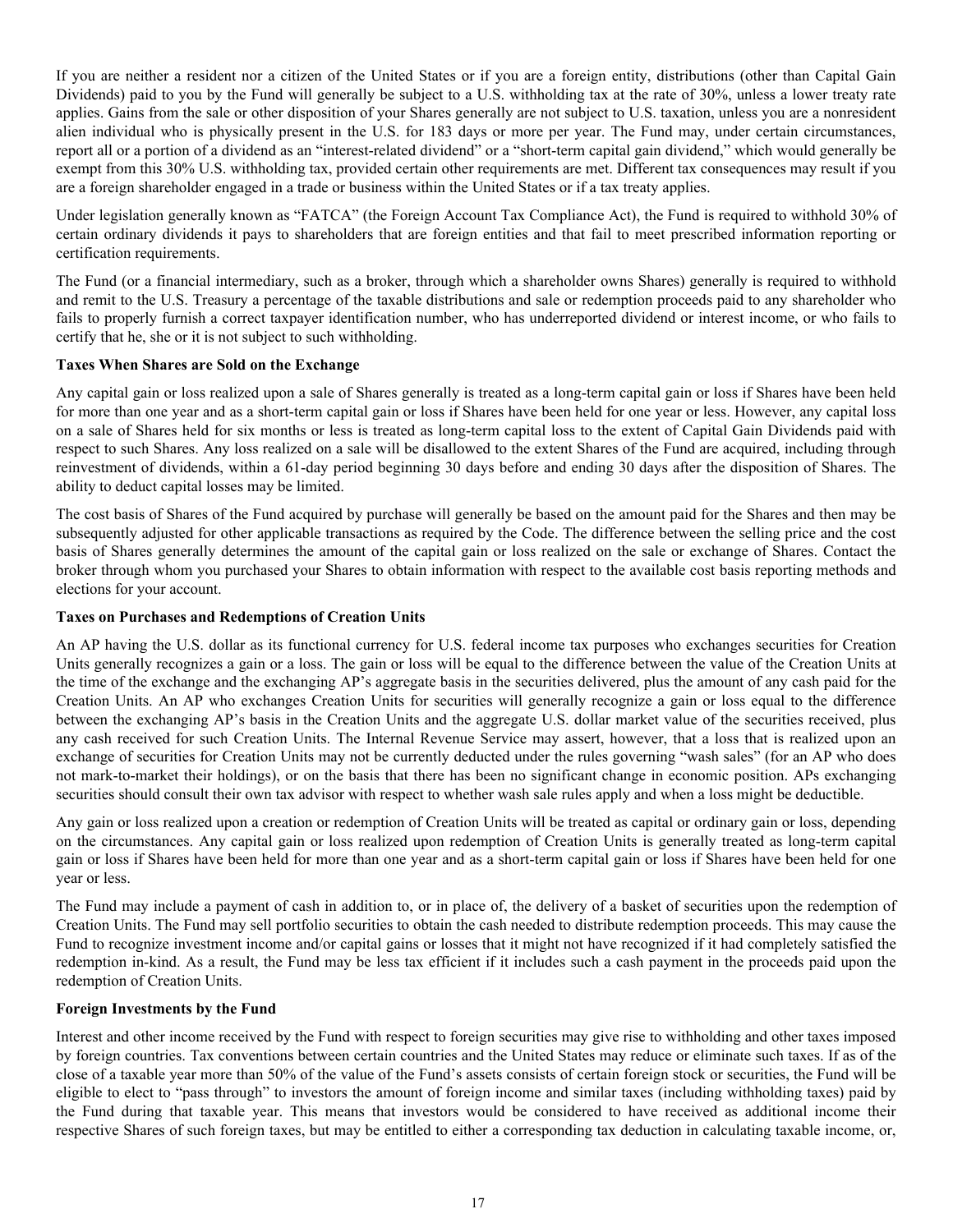<span id="page-19-0"></span>subject to certain limitations, a credit in calculating federal income tax. If the Fund does not so elect, the Fund will be entitled to claim a deduction for certain foreign taxes incurred by the Fund. The Fund (or its administrative agent) will notify you if it makes such an election and provide you with the information necessary to reflect foreign taxes paid on your income tax return.

*The foregoing discussion summarizes some of the possible consequences under current federal tax law of an investment in the Fund. It is not a substitute for personal tax advice. You also may be subject to state and local tax on Fund distributions and sales of Shares. Consult your personal tax advisor about the potential tax consequences of an investment in Shares under all applicable tax laws. For more information, please see the section entitled "Federal Income Taxes" in the SAI.*

#### **DISTRIBUTION**

The Board has adopted a Distribution and Service Plan (the "Plan") pursuant to Rule 12b-1 under the 1940 Act. In accordance with the Plan, the Fund is authorized to pay an amount up to 0.25% of its average daily net assets each year for certain distribution-related activities and shareholder services.

No Rule 12b-1 fees are currently paid by the Fund, and there are no plans to impose these fees. However, in the event Rule 12b-1 fees are charged in the future, because the fees are paid out of the Fund's assets, over time these fees will increase the cost of your investment and may cost you more than certain other types of sales charges.

#### **PREMIUM/DISCOUNT INFORMATION**

Information regarding how often Shares traded on the Exchange at a price above (*i.e.*, at a premium) or below (*i.e.*, at a discount) the NAV per Share is available, free of charge, on the Fund's website at www.usglobaletfs.com.

#### **ADDITIONAL NOTICES**

Shares are not sponsored, endorsed, or promoted by the Exchange. The Exchange makes no representation or warranty, express or implied, to the owners of Shares or any member of the public regarding the ability of the Fund to track the total return performance of the Index or the ability of the Index identified herein to track the performance of its constituent securities. The Exchange is not responsible for, nor has it participated in, the determination of the compilation or the calculation of the Index, nor in the determination of the timing, prices, or quantities of Shares to be issued, nor in the determination or calculation of the equation by which Shares are redeemable. The Exchange has no obligation or liability to owners of Shares in connection with the administration, marketing, or trading of the Shares.

The Exchange does not guarantee the accuracy and/or the completeness of the Index or the data included therein. The Exchange makes no warranty, express or implied, as to results to be obtained by the Fund, owners of Shares, or any other person or entity from the use of the Index or the data included therein. The Exchange makes no express or implied warranties, and hereby expressly disclaims all warranties of merchantability or fitness for a particular purpose with respect to the Index or the data included therein. Without limiting any of the foregoing, in no event shall the Exchange have any liability for any lost profits or indirect, punitive, special, or consequential damages even if notified of the possibility thereof.

The Adviser, the Exchange, and the Fund make no representation or warranty, express or implied, to the owners of Shares or any member of the public regarding the advisability of investing in securities generally or in the Fund particularly or the ability of the Index to track general stock market performance. The Fund and the Adviser do not guarantee the accuracy, completeness, or performance of the Index or the data included therein and shall have no liability in connection with the Index or Index calculation. The index calculation agent maintains and calculates the Index used by the Fund. The index calculation agent shall have no liability for any errors or omissions in calculating the Index.

#### **FINANCIAL HIGHLIGHTS**

Financial highlights are not shown for the Fund because the Fund had not commenced operations as of the date of this Prospectus.